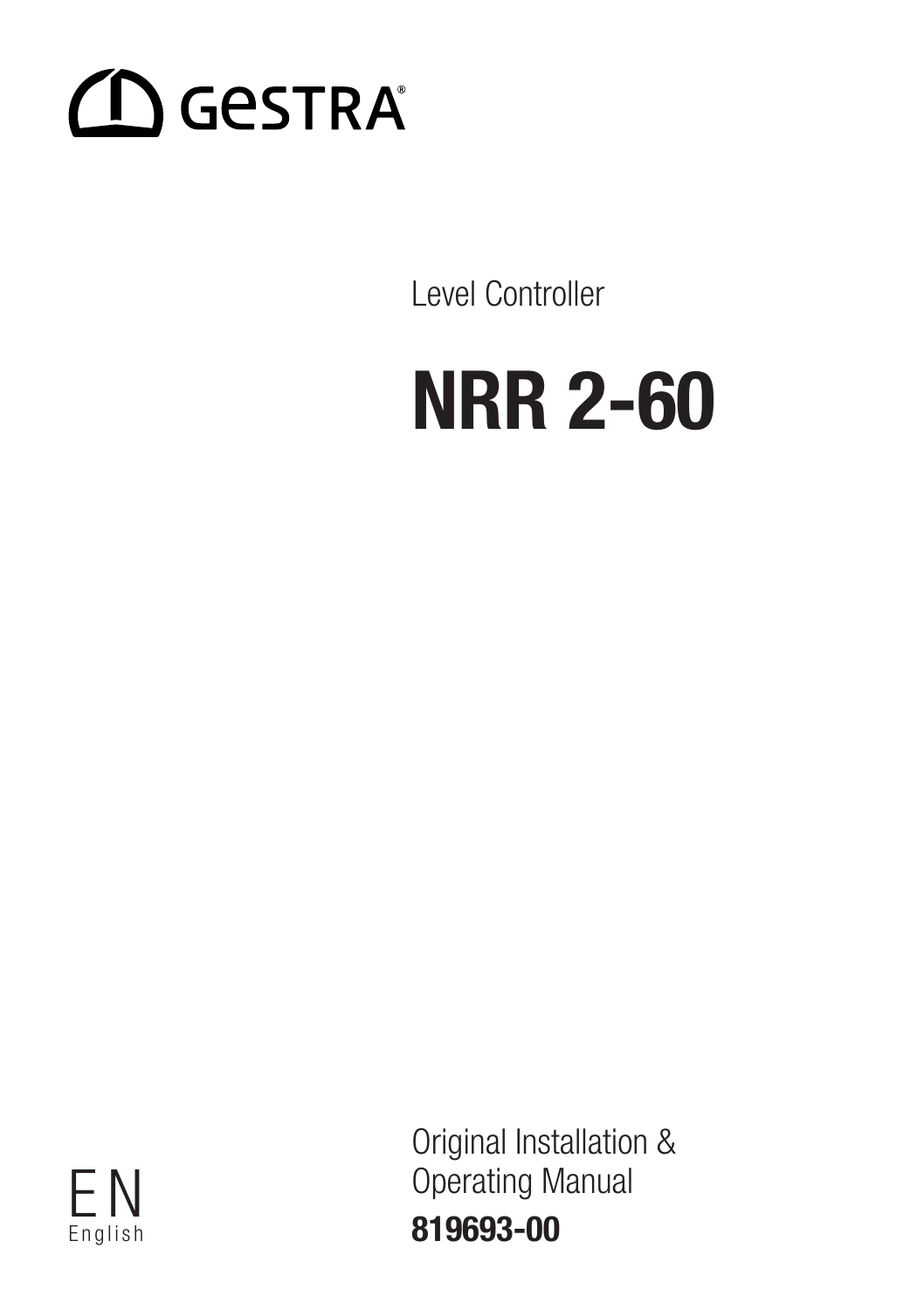## **Contents**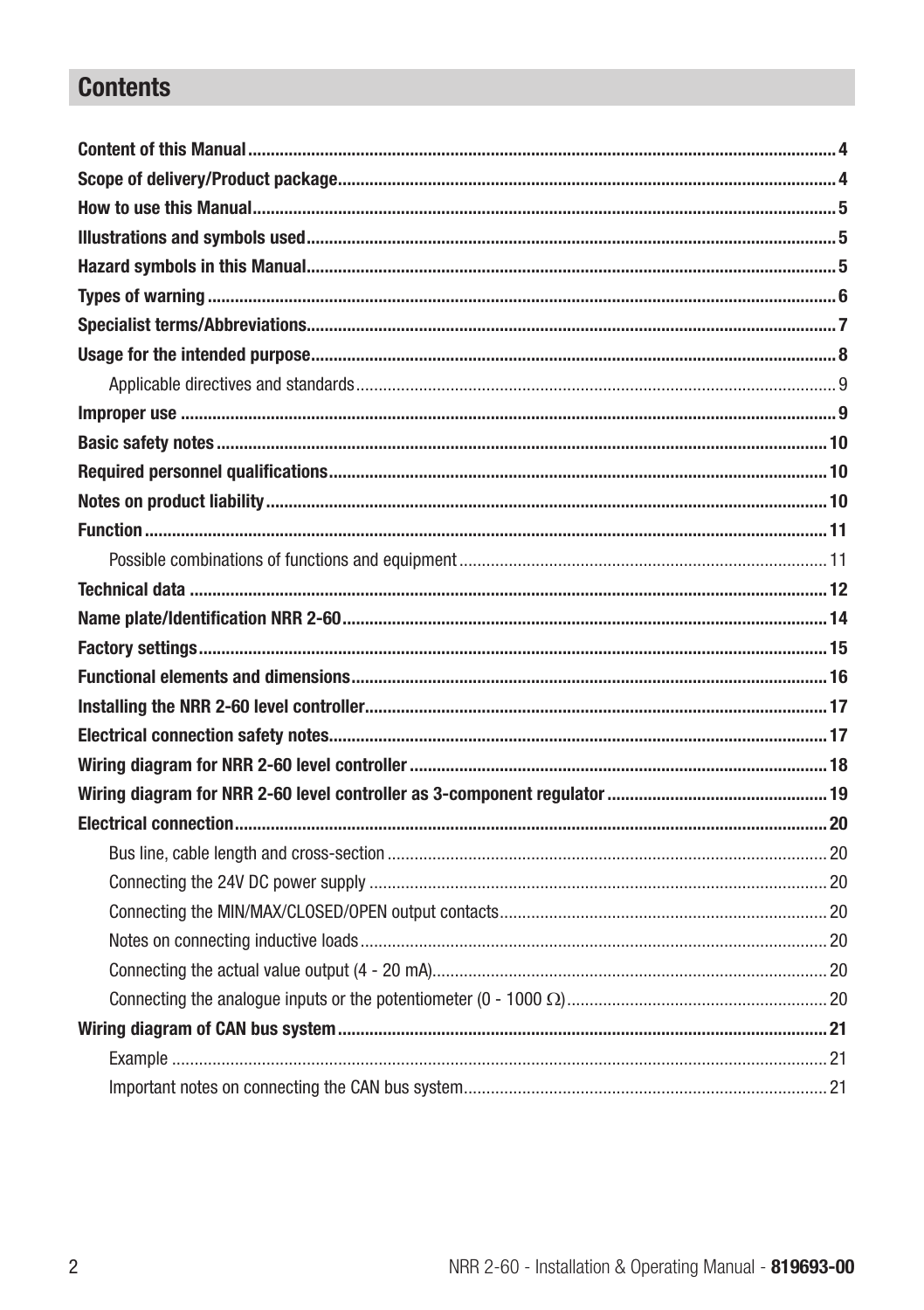## **Contents**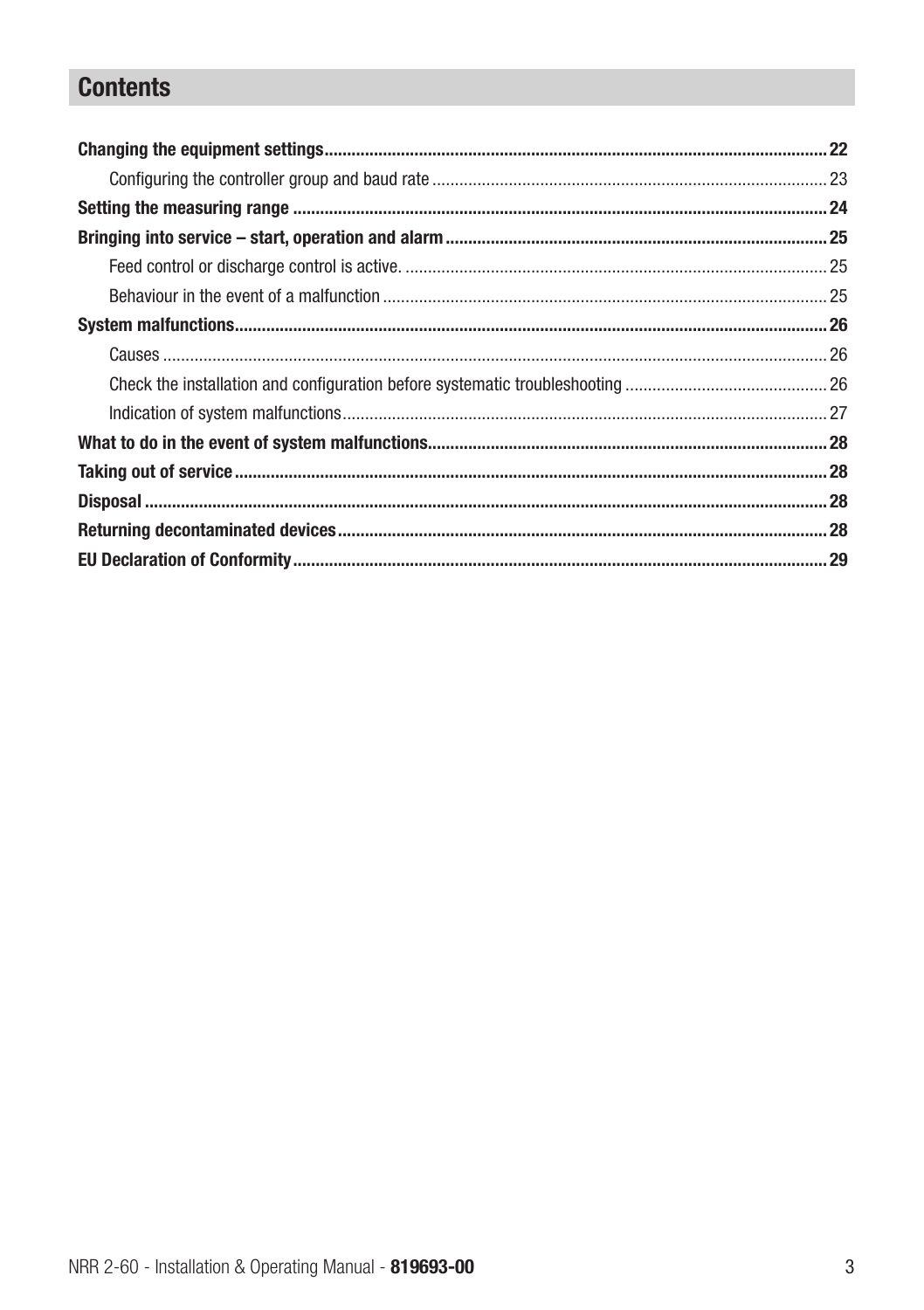## Content of this Manual

## Product:

Level Controller NRR 2-60

## First edition: BAN 819693-00/08-2019cm

## Applicable documents:

Installation & Operating Manual BAN 819699-xx for URB 60 Visual Display and Operating Unit

You can find the latest Installation & Operating Manuals on our website: http://www.gestra.com/documents/brochures.html

## © Copyright

All rights reserved. Any misuse, particularly reproduction and dissemination to third parties, is not permitted. The General Terms & Conditions of GESTRA AG apply.

## Scope of delivery/Product package

- 1 x Level Controller NRR 2-60
- 1 x Installation & Operating Manual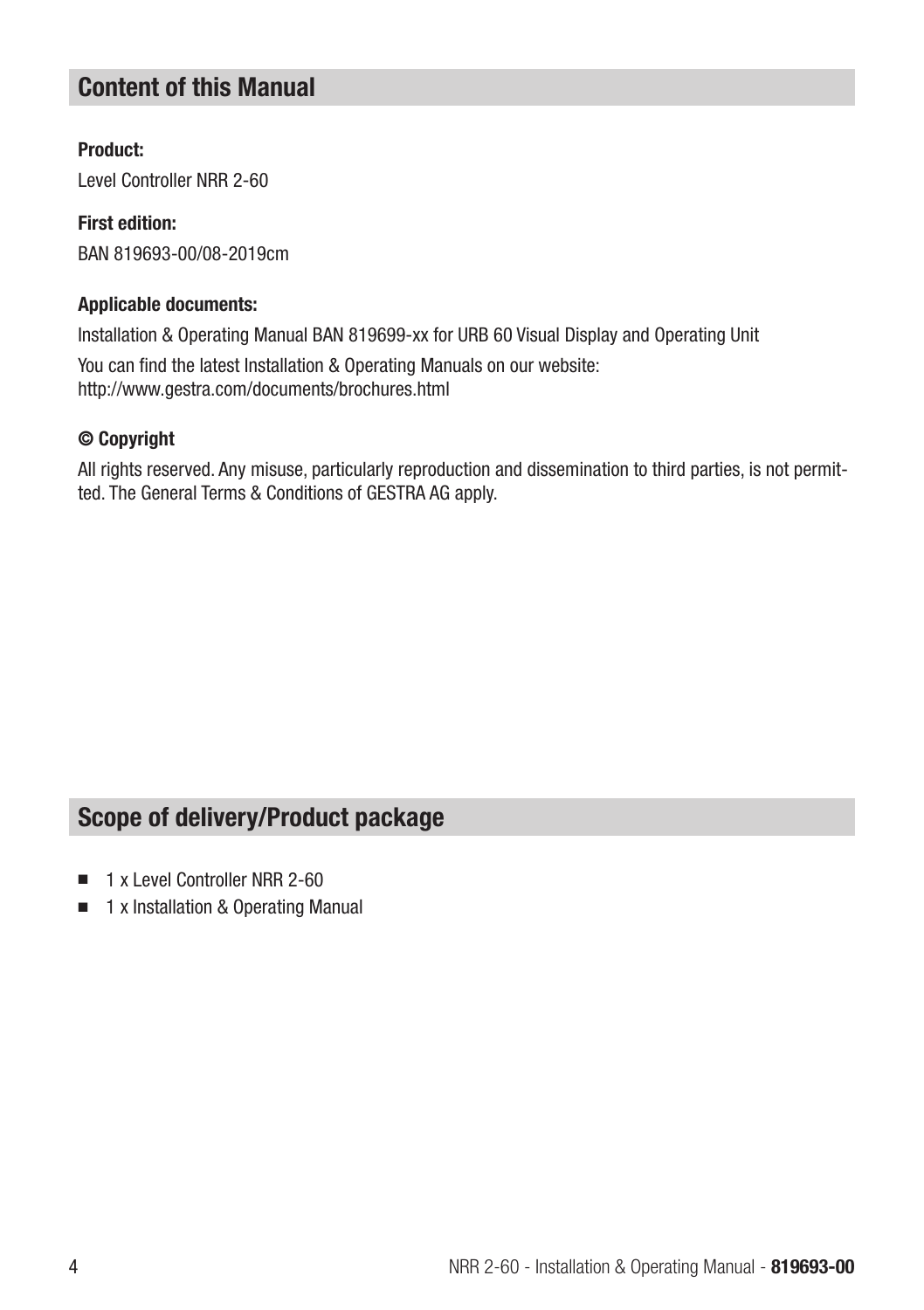## How to use this Manual

This Installation & Operating Manual describes the correct use of the NRR 2-60 level controller. It applies to persons who integrate this equipment in control systems, install, bring into service, operate, maintain and dispose of this equipment. Anyone carrying out the above-mentioned activities must have read this Installation & Operating Manual and understood its contents.

- Read this Manual in full and follow all instructions.
- Please also read the instructions for use of any accessories.
- The Installation & Operating Manual is part of the equipment package. Keep it in an easily accessible location.

## Availability of this Installation & Operating Manual

- Make sure this Installation & Operating Manual is always available to the operator.
- If you pass on or sell the equipment to a third party, please also hand over the Installation & Operating Manual.

## Illustrations and symbols used

- 1. Action to be taken
- 2.
- Lists
	- ◆ Bullet points in lists

**A** Keys to illustrations



Additional information

Read the relevant Installation & Operating Manual

## Hazard symbols in this Manual



Danger zone/Dangerous situation



Danger of death from electric shock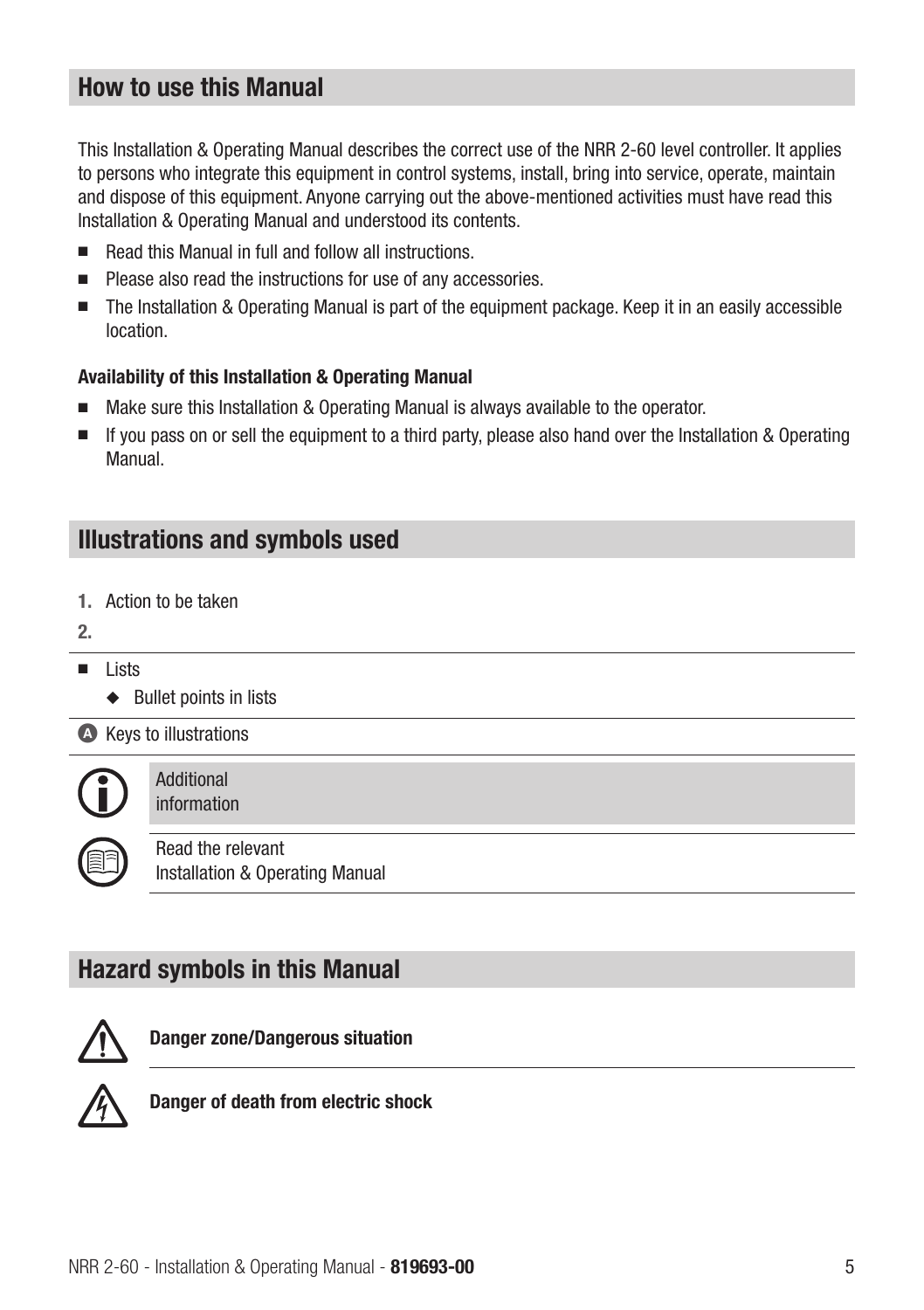# Types of warning

#### DANGER Ą

Warning of a dangerous situation that results in death or serious injury.

# WARNING

Warning of a dangerous situation that may possibly result in death or serious injury.

# $\bigwedge$  CAUTION

Warning of a situation that may result in minor or moderate injury.

# $\bigwedge$  attention

Warning of a situation that results in damage to property or the environment.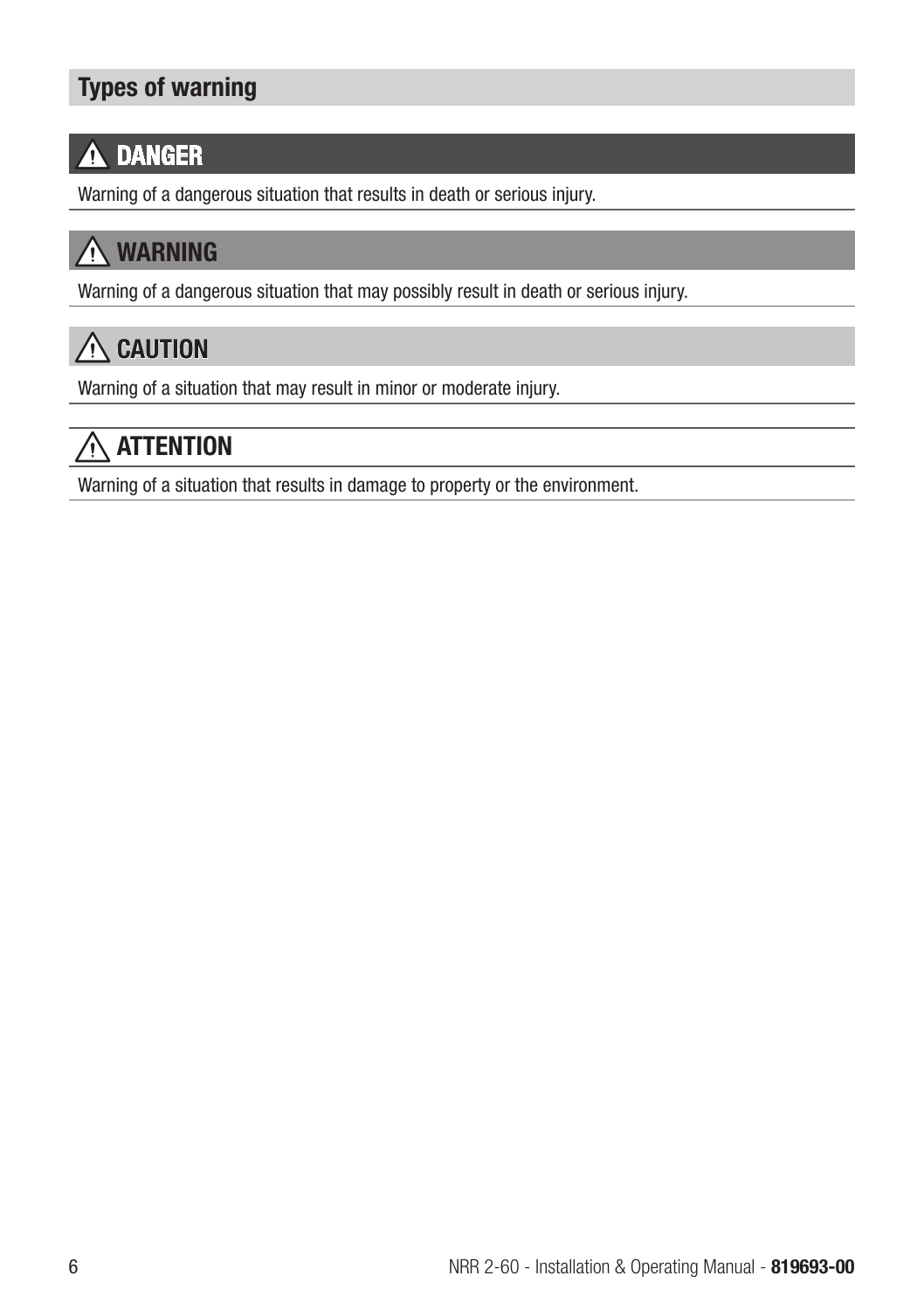## Specialist terms/Abbreviations

Here, we explain some abbreviations, specialist terms, etc., which are used in this Manual.

#### CAN (Controller Area Network) bus

Data transmission standard and interface for connecting electronic equipment, sensors and control systems. Data can be sent and received.

## TRV .. / NRG .. / LRG ... / SRL ...

GESTRA equipment and type designations, see page 8.

#### PhotoMOS output

PhotoMOS are a special kind of semiconductor relay, which use a light-emitting diode on the input side that is optically coupled to an output transistor. This type of electrically non-conductive connection makes sure the input and output circuits are electrically isolated from each other.

## PI controller

Controller with proportional (P) and integral (I) control.

#### SELV

Safety Extra Low Voltage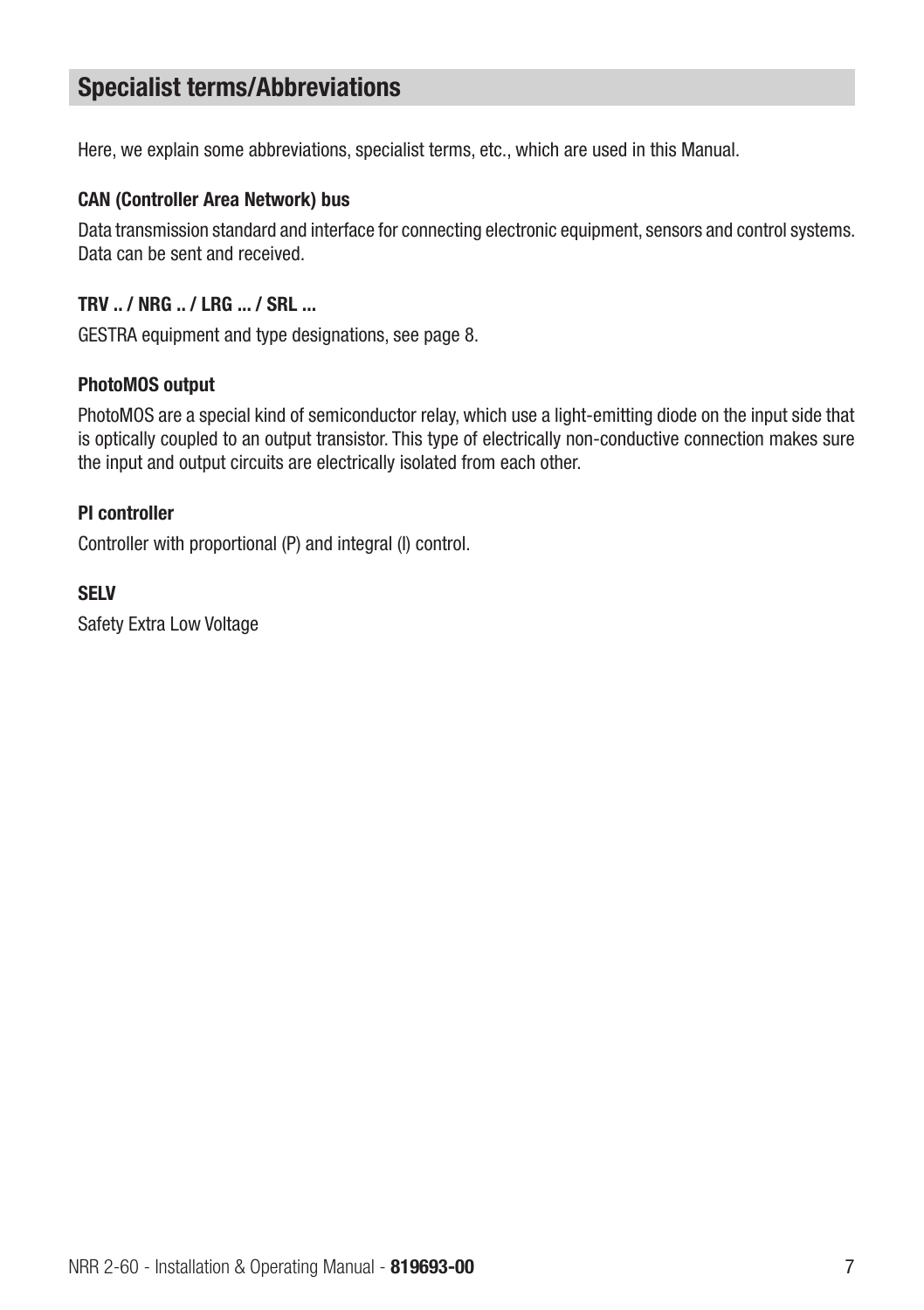## Usage for the intended purpose

The NRR 2-60 level controller can be used in conjunction with NRG 26-60 and NRG 26-61 level electrodes as a water level controller and limit switch in steam and water boilers and in condensate and feedwater tanks.

#### Combinations with a URW 60 universal converter\*

The NRR 2-60 level controller can also be used for the above applications in combination with a URW 60 universal converter \* and an external level electrode (with a current output of 4-20 mA).

*\* The URW 60 universal converter converts the analogue 4-20 mA signals from the level electrodes into CAN bus signals.*

#### Configuration, operation and visual display

The equipment is configured and operated and information is viewed via the URB 60 visual display and operating unit.

#### Overview of possible unit combinations

| Level controller | Level electrode        | Universal converter<br>(analogue to CAN bus) | Visual display and operating unit |
|------------------|------------------------|----------------------------------------------|-----------------------------------|
| NRR 2-60         | NRG 26-60<br>NRG 26-61 |                                              | <b>URB 60</b>                     |
|                  | $Fxt 4 - 20 mA$        | <b>URW 60</b>                                | <b>URB 60</b>                     |

## Fig. 1

## Key to Fig. 1:

- $NRR =$  level controller
- $NRG =$  level electrode
- $U$ RW = universal converter
- $URB =$  visual display and operating unit



To ensure the proper use of equipment during all types of use, you must also read the Installation & Operating Manuals for the system components used.

■ You can find the latest Installation & Operating Manuals for the system components named in Fig. 1 on our website:

http://www.gestra.com/documents/brochures.html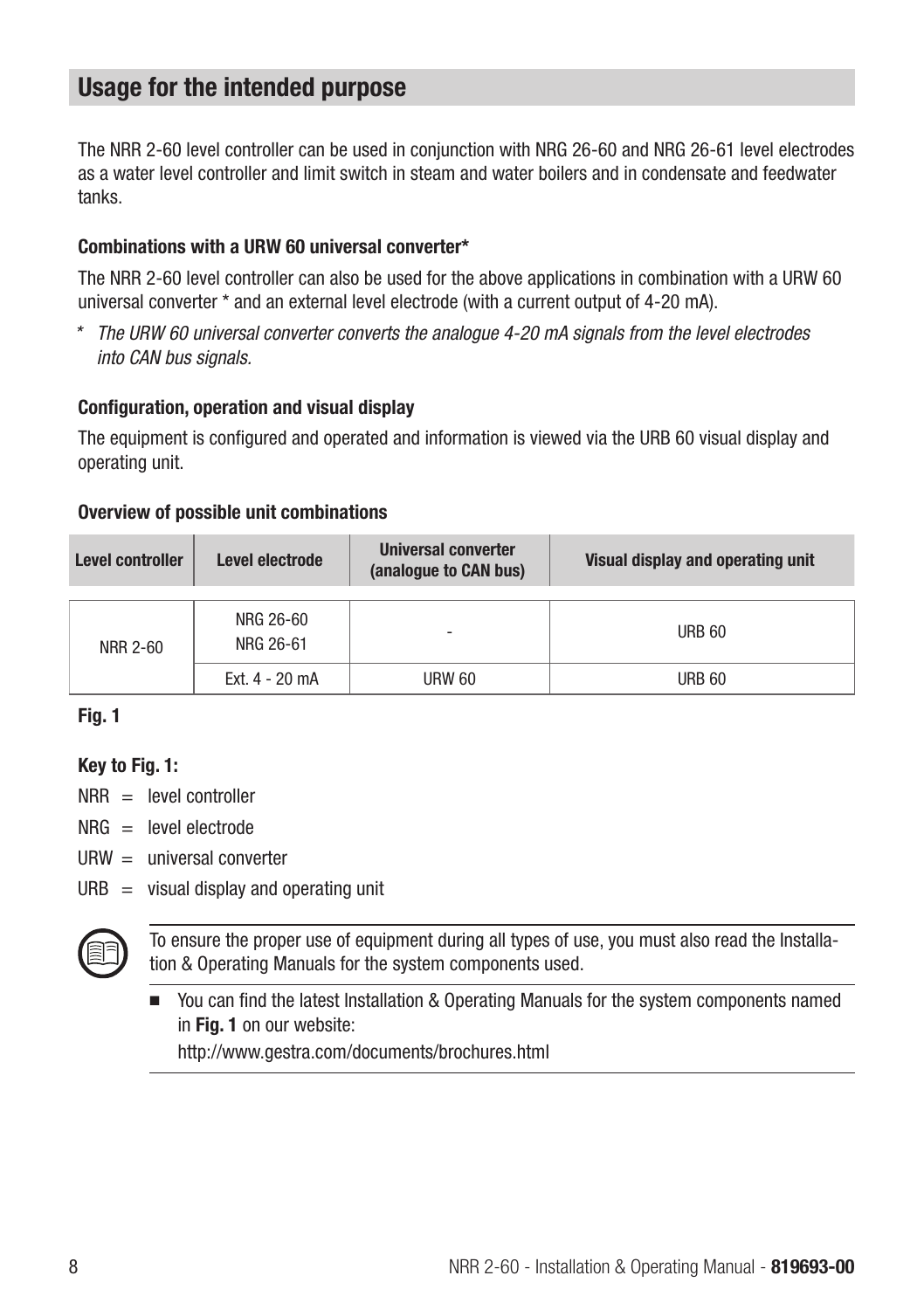## Usage for the intended purpose

## Applicable directives and standards

The NRR 2-60 level controller has been tested and approved for use in the scope governed by the following directives and standards:

#### Directives:

|  |  | Directive 2014/35/EU |  |  | Low Voltage Directive |
|--|--|----------------------|--|--|-----------------------|
|--|--|----------------------|--|--|-----------------------|

- Directive 2014/30/EU EMC Directive
- Directive 2011/65/EU RoHS Directive

## Standards:

■ DIN FN 60730-1 Automatic electrical controls – Part 1: General requirements ■ EN 61326-1 Electrical equipment for measurement, control and laboratory use – EMC requirements

## Standards documents:

■ VdTÜV Bulletin BP WASS 0100-RL Requirements for water level control and limiting equipment

## Improper use



There is a danger of death due to explosion if the equipment is used in potentially explosive atmospheres.

Do not use the equipment in potentially explosive atmospheres.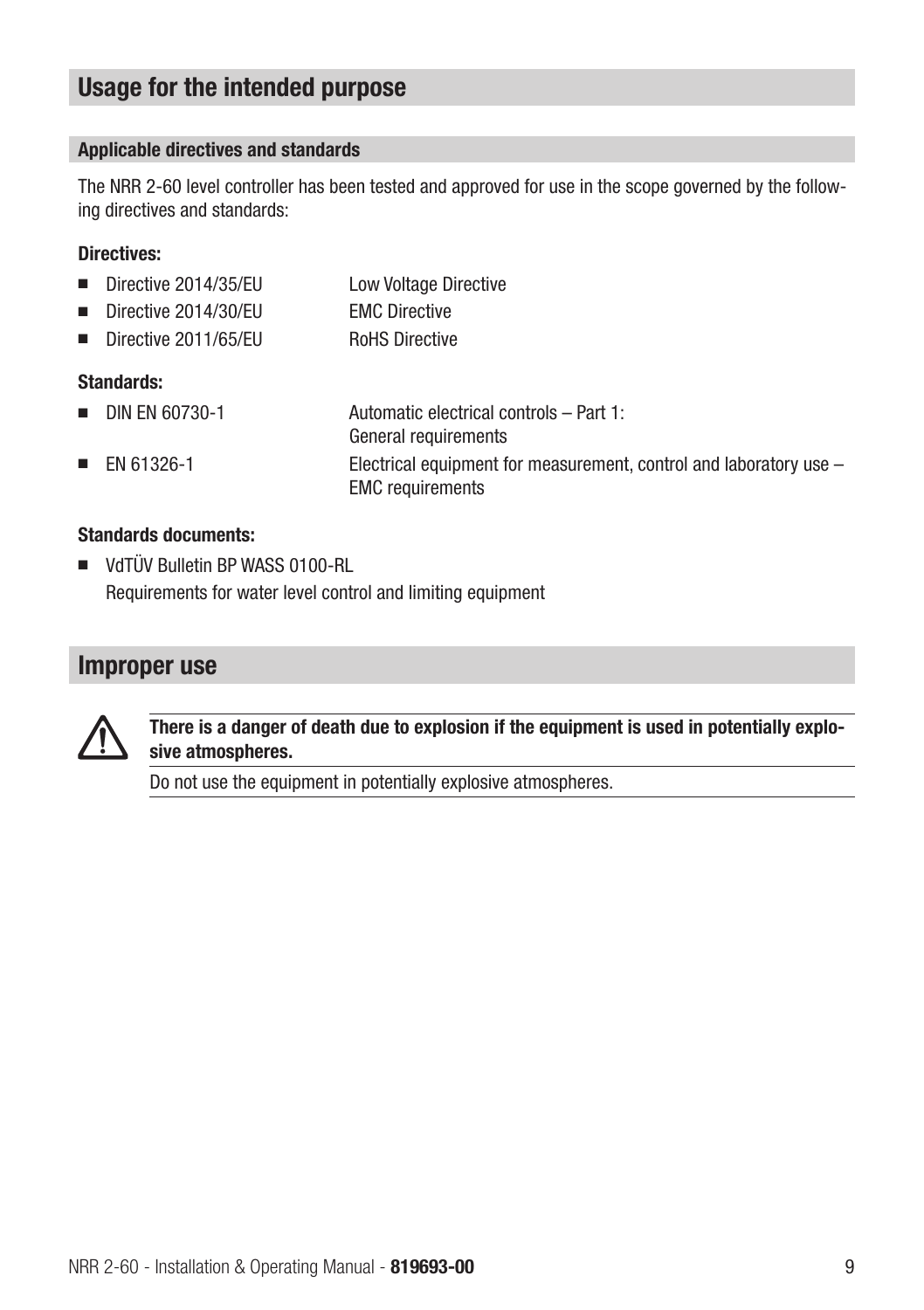## Basic safety notes



There is a risk of electric shock during work on electrical systems.

- Always switch off the voltage to the equipment before performing work on the terminal strips.
- Check that the system is not carrying live voltage before commencing work.



## Faulty equipment jeopardises system safety.

- If the NRR 2-60 level controller does not behave as described on page 25, it may be faulty.
- Perform failure analysis.
- Only replace faulty equipment with identical equipment from GESTRA AG.

## Required personnel qualifications

|  | ACTIVITV |  |
|--|----------|--|
|  |          |  |
|  |          |  |

| Integration in control system                                | Specialist staff          | Plant designer                      |
|--------------------------------------------------------------|---------------------------|-------------------------------------|
| Installation/electrical connection/<br>bringing into service | Specialist staff          | Electrician/installer               |
| Operation                                                    | Boiler service technician | Staff trained by the plant operator |
| Maintenance work                                             | Specialist staff          | Flectrician                         |
| Setup work                                                   | Specialist staff          | <b>Plant construction</b>           |

Personnel

## Fig. 2

## Notes on product liability

We the manufacturer cannot accept any liability for damages resulting from improper use of the equipment.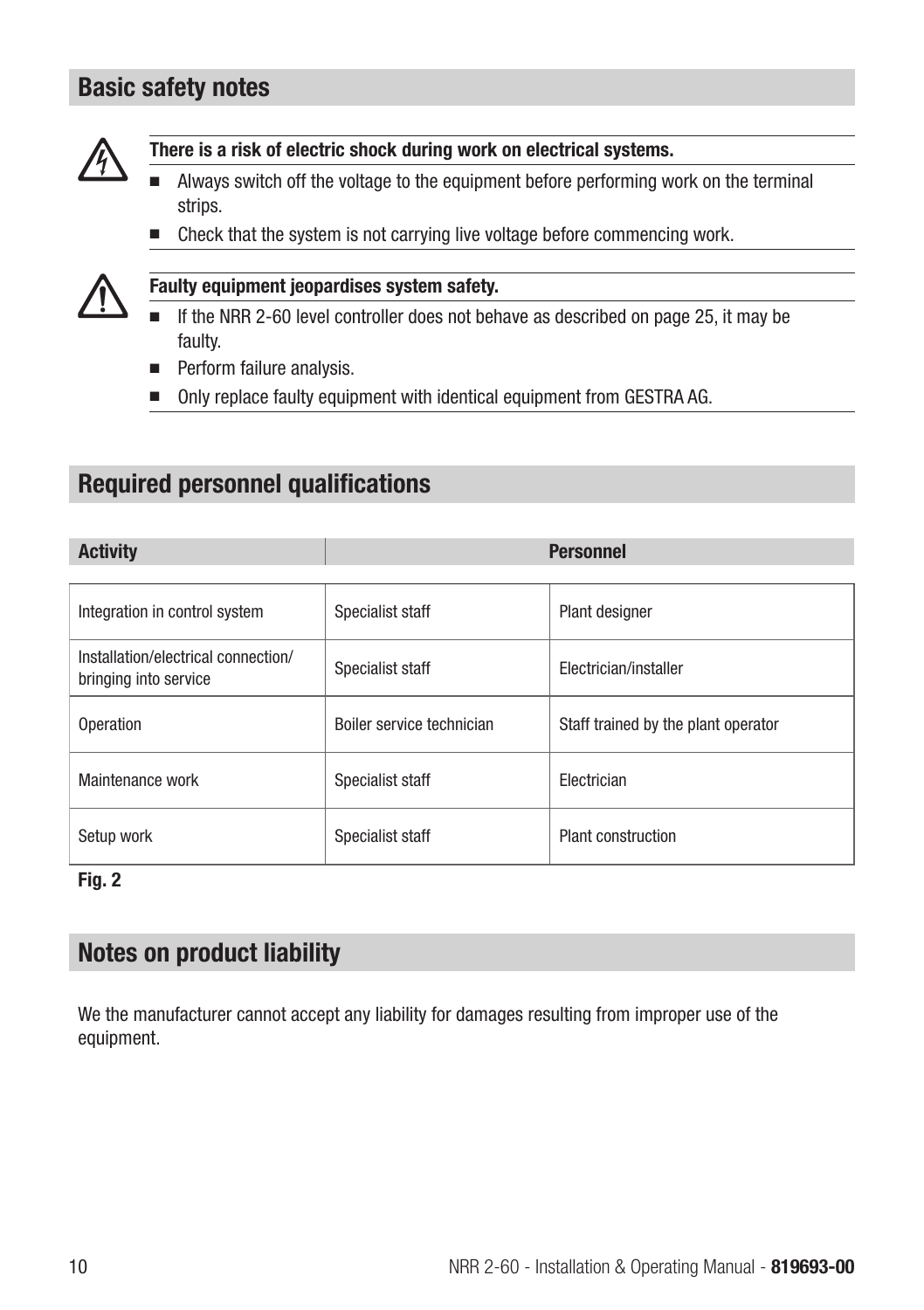## Function

The NRR 2-60 level controller is a 3-point stepping regulator. It evaluates the data telegrams from a level electrode (e.g. NRG 26-60 or NRG 26-61) or from a URW 60 universal converter in cycles.

In the level controller, the actual value is compared with the setpoint, and a corrective signal is formed to compensate the control deviation. In addition, switching operations can be triggered by the output contacts if defined switchpoints are reached.

The data are transferred to an ISO 11898 CAN bus via the CANopen protocol.

Function tests and failure diagnosis are performed using the URB 60 visual display and operating unit.

## The data telegrams contain the following information:

- Level values from electrodes
- Error signals in the event of faults in electronic or mechanical parts

#### Behaviour in the event of MIN/MAX water level alarms

When MIN/MAX water level alarms arise, the appropriate output contact opens.

#### Possible combinations of functions and equipment

Combining the NRR 2-60 level controller with the level electrodes and the URB 60 visual display and operating unit provides the following functions:

| Level controller                                                                                                                                                                      | <b>NRR 2-60</b> |
|---------------------------------------------------------------------------------------------------------------------------------------------------------------------------------------|-----------------|
| <b>Function</b>                                                                                                                                                                       |                 |
| Evaluation of CAN bus data telegrams from connected<br>NRG 26-60 or NRG 26-61 level electrodes.                                                                                       |                 |
| Evaluation of CAN bus data telegrams from the connected URW 60 universal converter<br>in combination with a 4-20 mA current output from a level electrode.                            |                 |
| 3-point stepping regulator with proportional plus integral control<br>(PI controller) and actuation of an electrically operated control valve.                                        |                 |
| MIN/MAX water level alarm.                                                                                                                                                            |                 |
| Current inputs for steam and feedwater quantity<br>(3-component control)                                                                                                              |                 |
| Indication of valve position is possible if a potentiometer is connected (in the control valve). The<br>valve position is then shown on the URB 60 visual display and operating unit. |                 |
| Actual value output 4-20 mA                                                                                                                                                           |                 |

## Fig. 3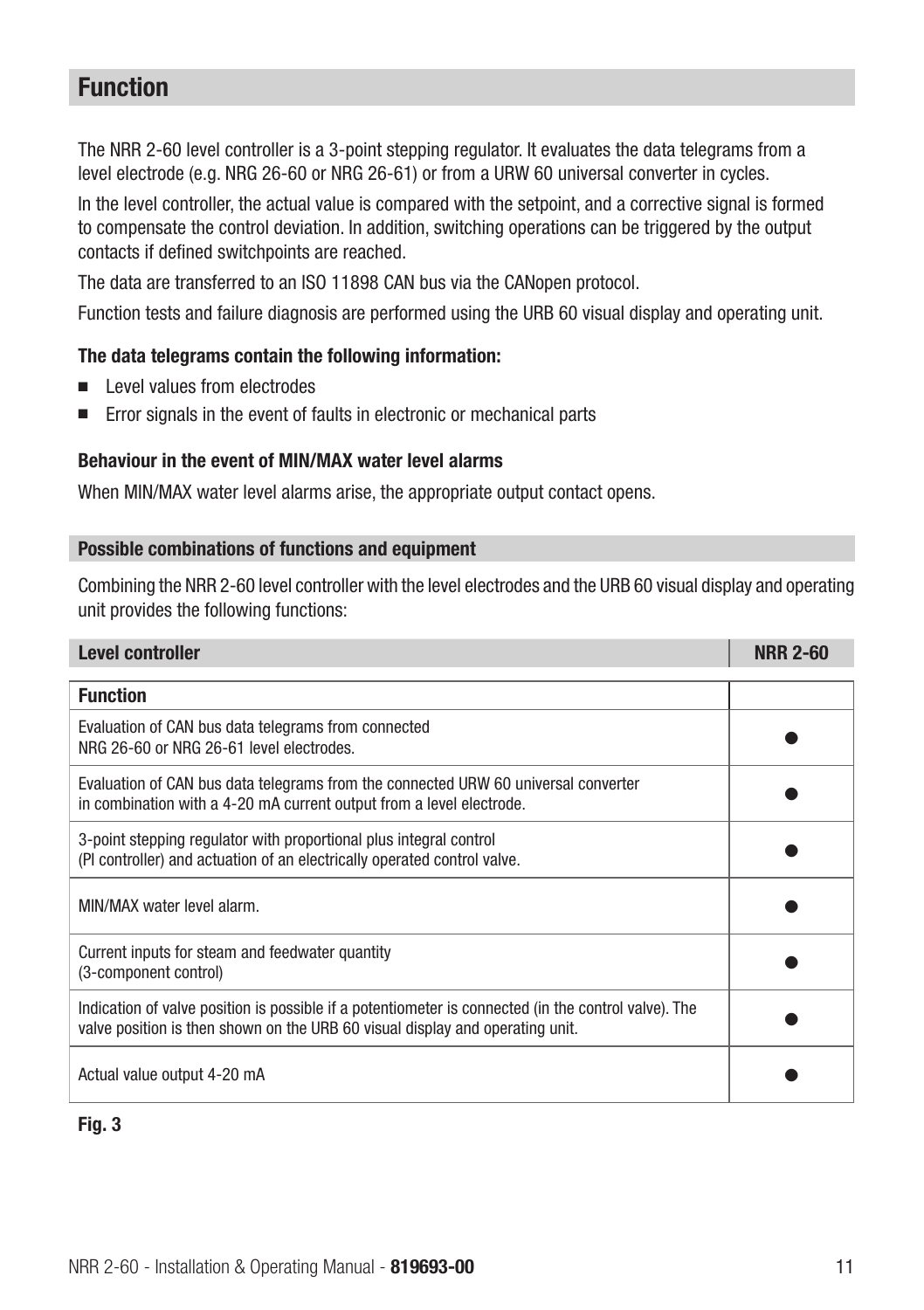## Technical data

#### Supply voltage

 $\blacksquare$  24 V DC +/-20 %

#### Power consumption

■ max 5 VA

## Current input

■ max 0.3 A

#### Required external fuse

■ 0.5 A M

## Input/output

■ Interface for CAN bus to ISO 11898, CANopen, insulated

#### Inputs NRR 2-60

- $\blacksquare$  1 x analogue input for potentiometer 0 1000  $\Omega$ , two-wire connection (indication of valve position)
- $\blacksquare$  1 x analogue input IN 2, 4 20 mA (feedwater quantity) (option)
- $\blacksquare$  1 x analogue input IN 3, 4 20 mA (steam quantity) (option)

## Outputs of MIN/MAX contacts

- 2 x potential-free changeover contacts (changeover relays), contact material AgNi0.15, AgSnO2
- $\blacksquare$  Maximum switching current 8 A at 250 V AC / 30 V DC cos  $\omega = 1$
- Inductive loads must have interference suppression (RC combination) as per the manufacturer's specification

## Off delay of MIN/MAX output relays

■ Factory default setting 3 seconds.

## Outputs of control valve OPEN/CLOSED

- 2 x potential-free changeover contacts (changeover relays), contact material AgNi0.15, AgSnO2
- **■** Maximum switching current 8 A at 250 V AC / 30 V DC cos  $\varphi = 1$
- Inductive loads must have interference suppression (RC combination) as per the manufacturer's specification

## Analogue output

- $\blacksquare$  1 x actual value output 4 20 mA, e.g. for an actual value display
- $\blacksquare$  Max. load resistance 500  $\Omega$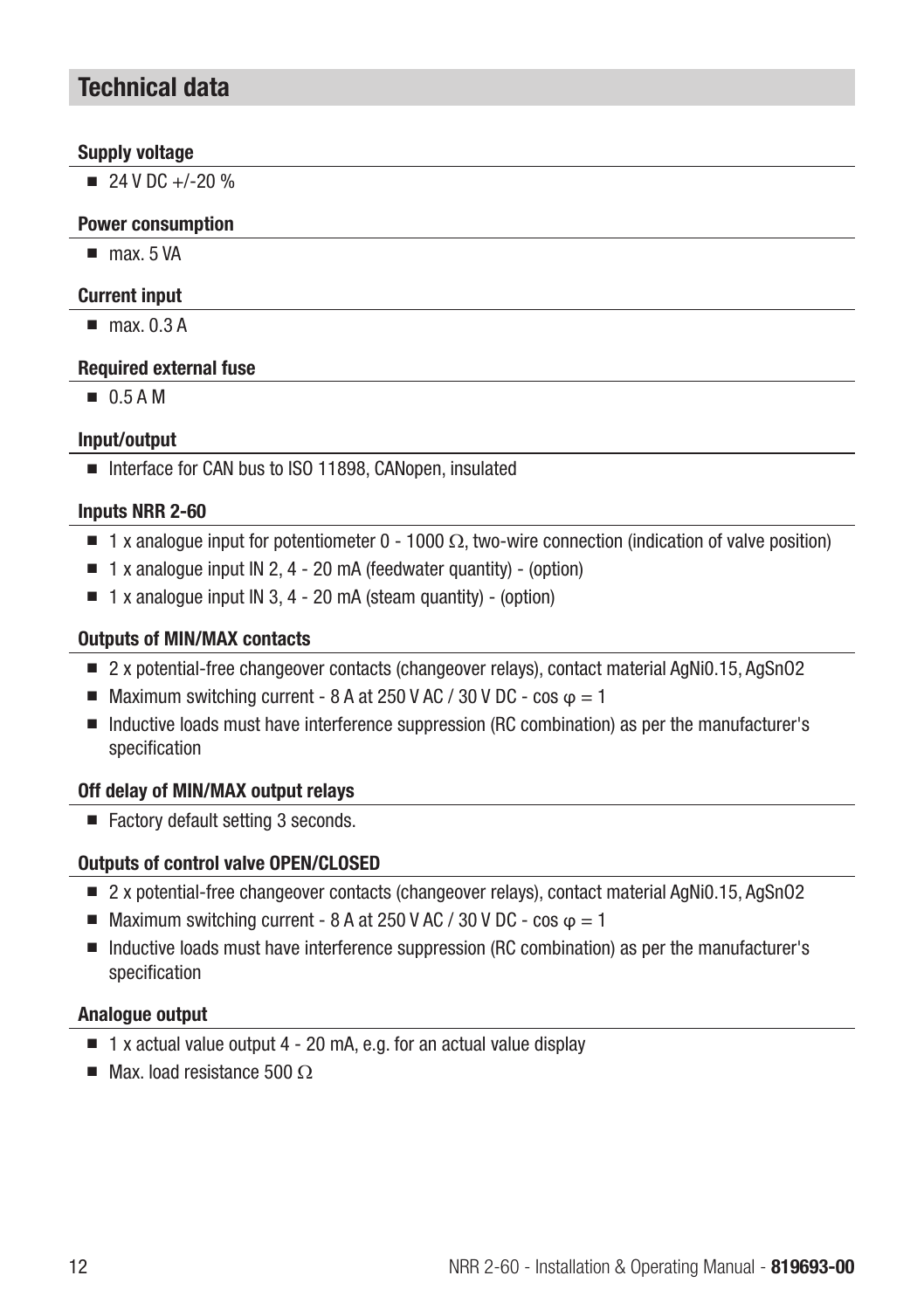## Technical data

#### Indicators and controls

- 1 x multicolour LED (orange, green, red)
	- $\triangleleft$  orange = power up
	- $\triangle$  areen = running
	- $\bullet$  red = malfunction
- 1 x 4-pole code switch for setting the controller group and baud rate

#### Protection class

■ II double insulated

#### IP rating to EN 60529

- Housing: IP 40
- Terminal strip: IP 20

## Electrical safety

■ Degree of contamination 2 for installation in control cabinet with protection rating IP 54, fully insulated

#### Admissible ambient conditions

- Service temperature:  $-10\degree C 55\degree C$  (0  $\degree C 55\degree C$  at power-on)
- Storage temperature:  $-20 °C 70 °C$
- Transport temperature:  $-20 °C 80 °C$  (< 100 hours)  $*$
- Air humidity: max. 95 %, non-condensing
	- \* Only switch on after a 24-hour defrosting period

#### **Housing**

- Housing material: Lower section of black polycarbonate (glass-fibre reinforced), front of grey polycarbonate
- 2 x 15-pole terminal strips, removable separately
- Max. cross-section per screw terminal:
	- $\triangle$  1 x 4.0 mm<sup>2</sup> solid or
	- ◆ 1 x 2.5 mm2 stranded with sleeve, or
	- ◆ 2 x 1.5 mm2 stranded with sleeve
- Housing attachment: Mounting clip on support rail TH 35 (to EN 60715)

#### **Weight**

■ Approx. 0.5 kg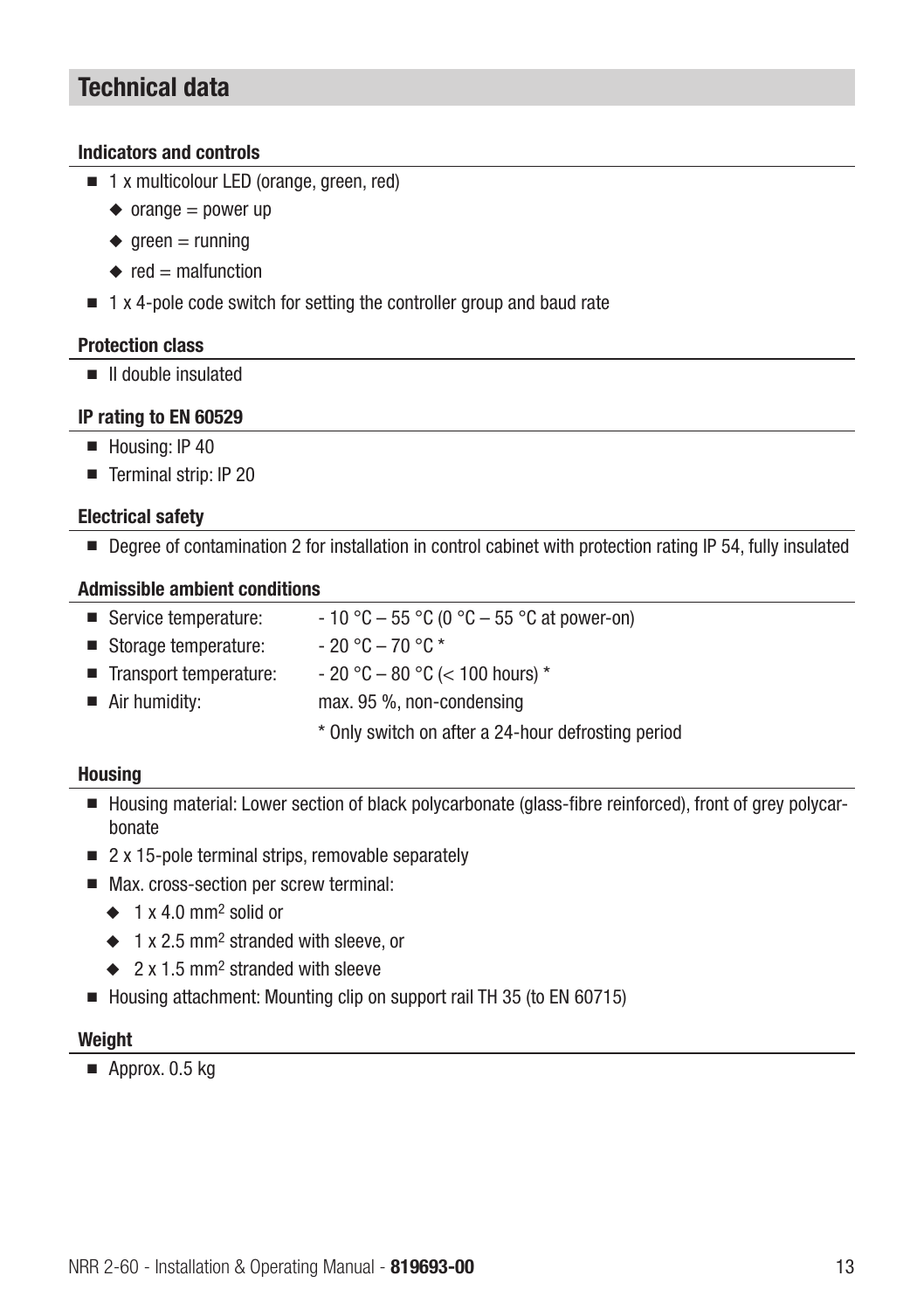## Name plate/Identification NRR 2-60



The date of production is printed on the back of the equipment.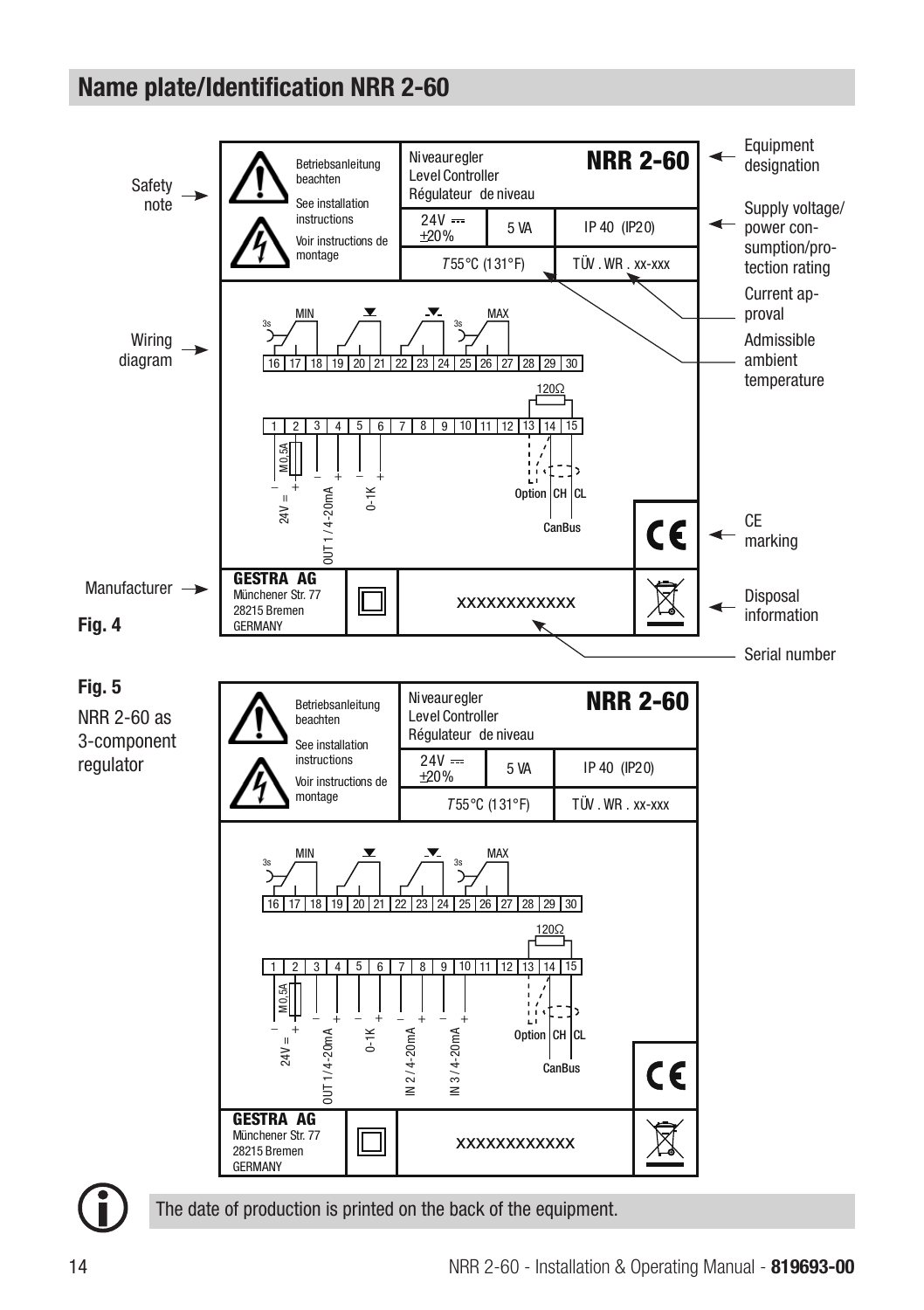## Factory settings

The level controller is delivered with the following factory default settings:

- 
- Controller group: 1
- 



- MAX switchpoint: 80 %
- MIN switchpoint: 20 %
- 
- Direction of corrective action: Inlet control
- $\blacksquare$  Proportional band (Pb):  $\qquad \pm 20$  % of setpoint
- Reset time (Ti): 0 seconds
- 
- Valve runtime: 40 seconds
- MIN/MAX alarm
- 

■ Baud rate: 50 kBit/s (max. cable length 1000 m)

■ Code switch setting: Sliding switch, white  $(1 to 4 = 0)$ FF)

Configuring the controller group and baud rate,

■ Setpoint: 50% of measuring range ■ Neutral band:  $± 5 %$  of setpoint

- off delay: 3 seconds (factory set)
- Quality factor: 1.00 (3-component control)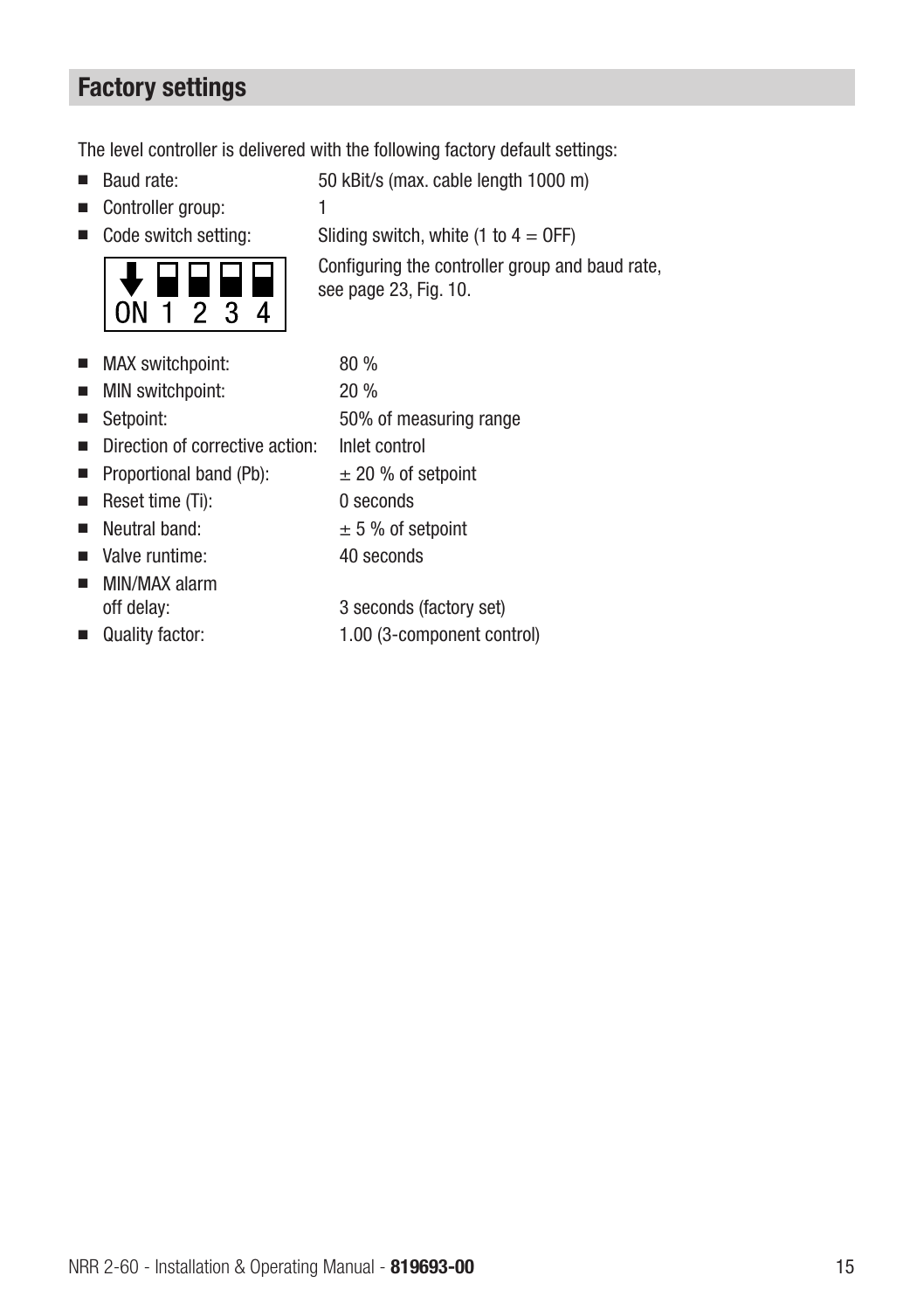## Functional elements and dimensions



Ĭ

- **A** Upper terminal strip
- **B** Lower terminal strip
- C Fastening screws (M3)
- D 4-pole code switch, for setting the controller group and baud rate
- E Front membrane with status LED, see page 24
- **G** Housing
- G Support rail TH 35

The code switch can be accessed by disconnecting and removing the lower terminal strip.

Equipment settings, see page 23.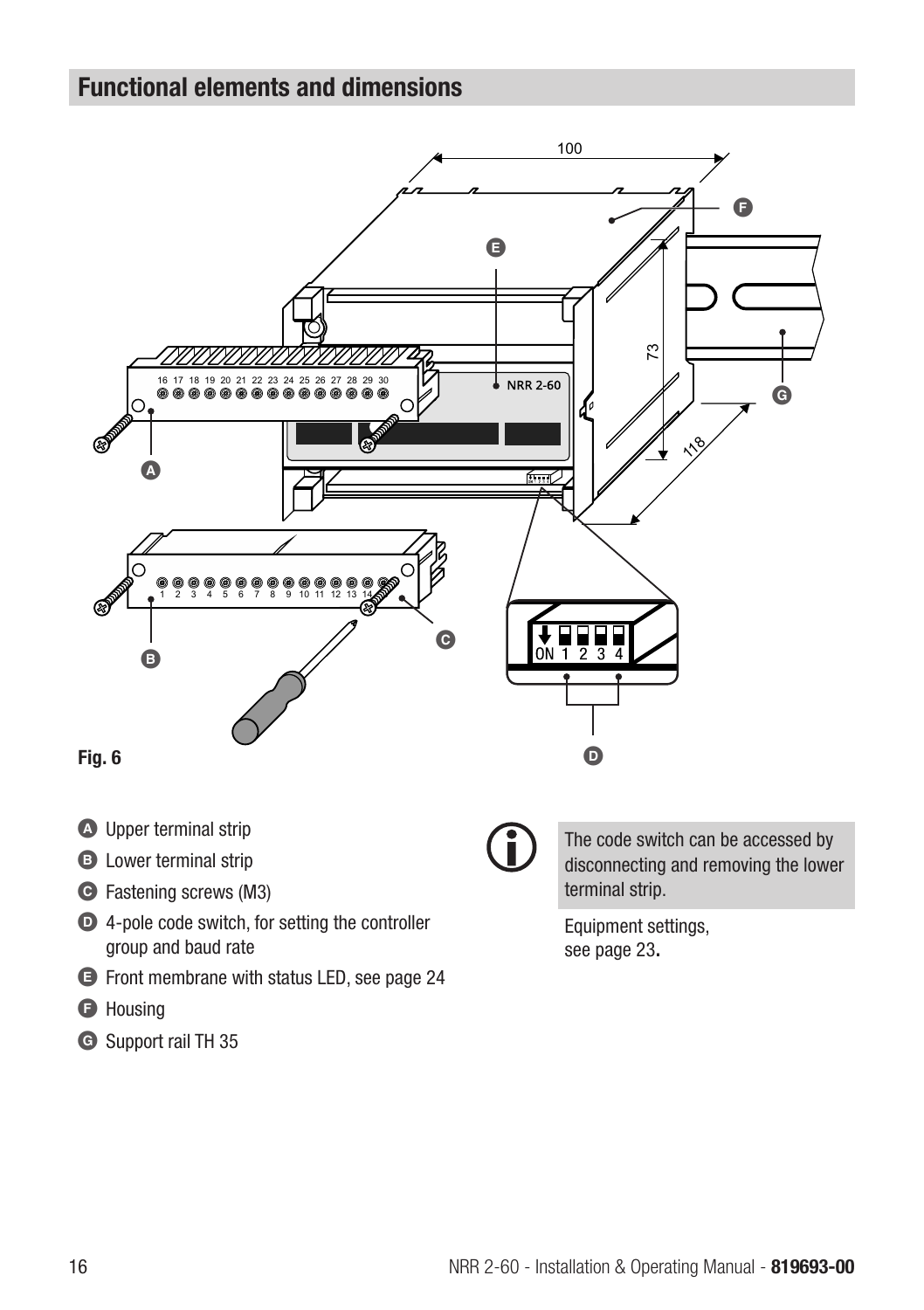## Installing the NRR 2-60 level controller

The NRR 2-60 level controller snaps onto a TH 35 support rail in a control cabinet.

## **DANGER**



- There is a risk of electric shock during work on electrical systems.
- Switch off the voltage to the system before you install the equipment.
- Check that the system is not carrying live voltage before commencing work.
- 1. Switch off the voltage to the system, or secure the surrounding equipment in the control cabinet, if live, so it cannot be touched.
- 2. Carefully press the unit onto the support rail until the holder clips into place.

## Electrical connection safety notes

## DANGER



Incorrectly connecting the level controller or any associated components is a danger to system safety.

- Connect the level controller and all associated components as shown in the wiring diagrams in Fig. 7/Fig. 8 of this Manual.
- Do not use unused terminals as jumpers or support terminals.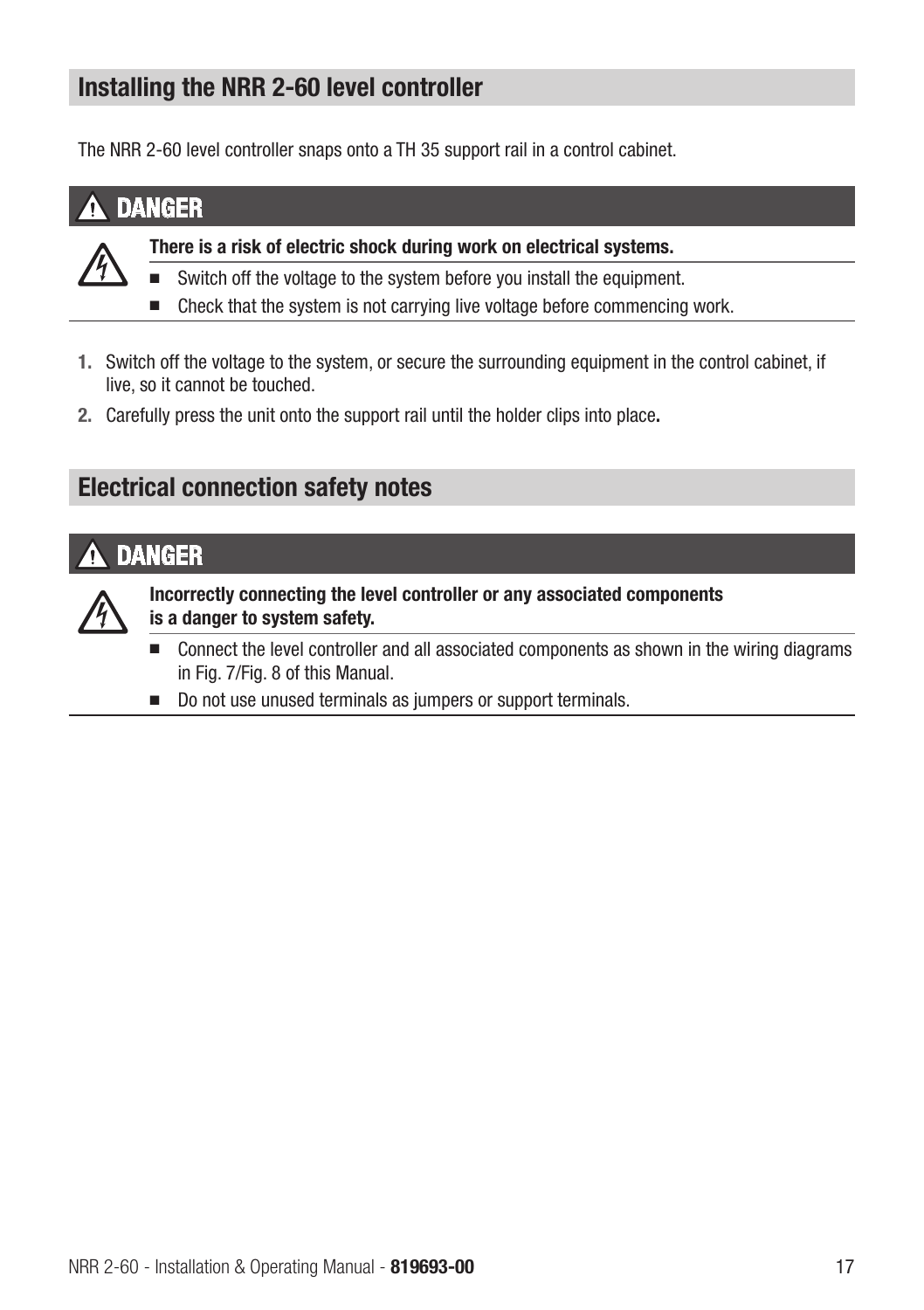## Wiring diagram for NRR 2-60 level controller

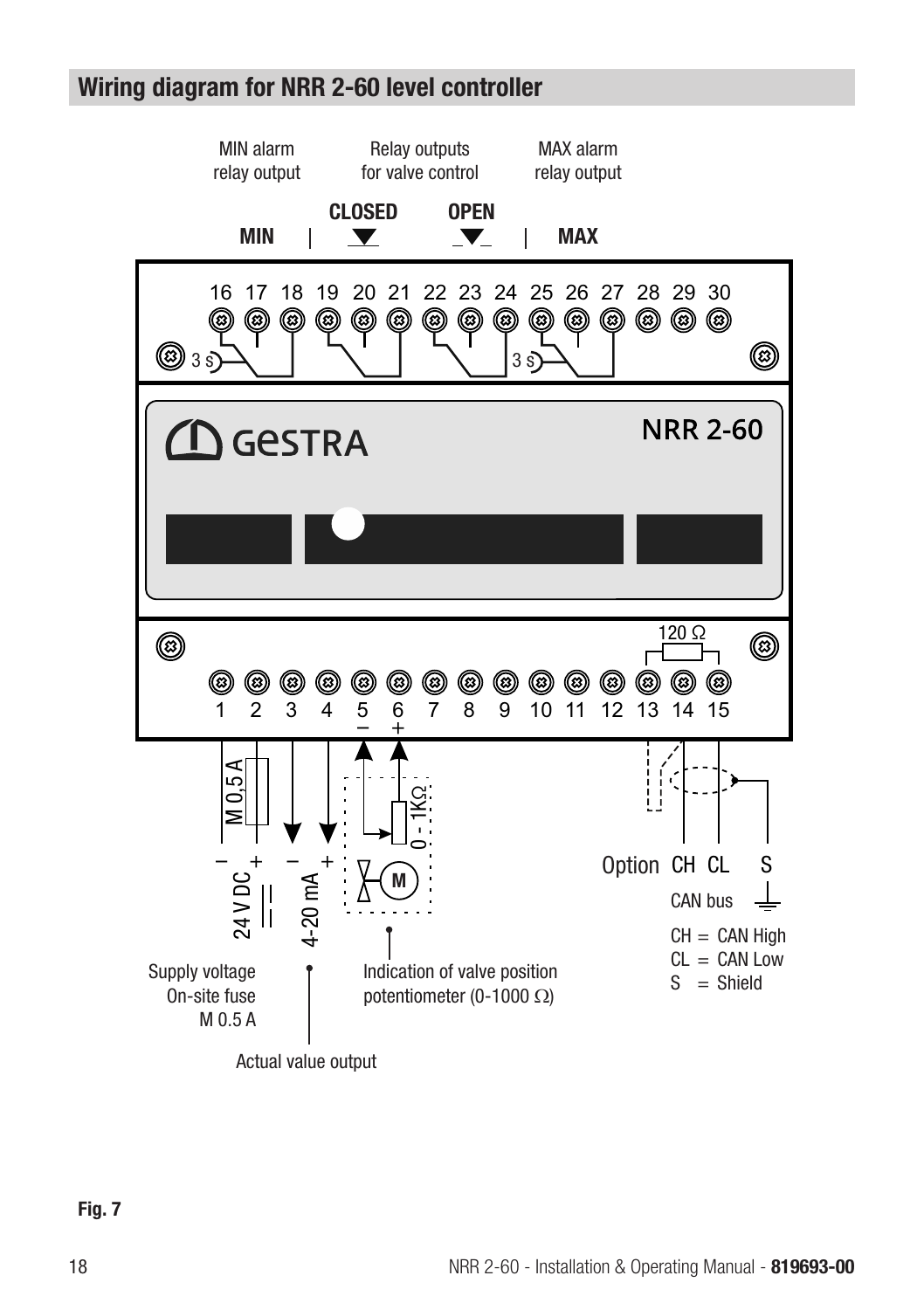## Wiring diagram for NRR 2-60 level controller as 3-component regulator

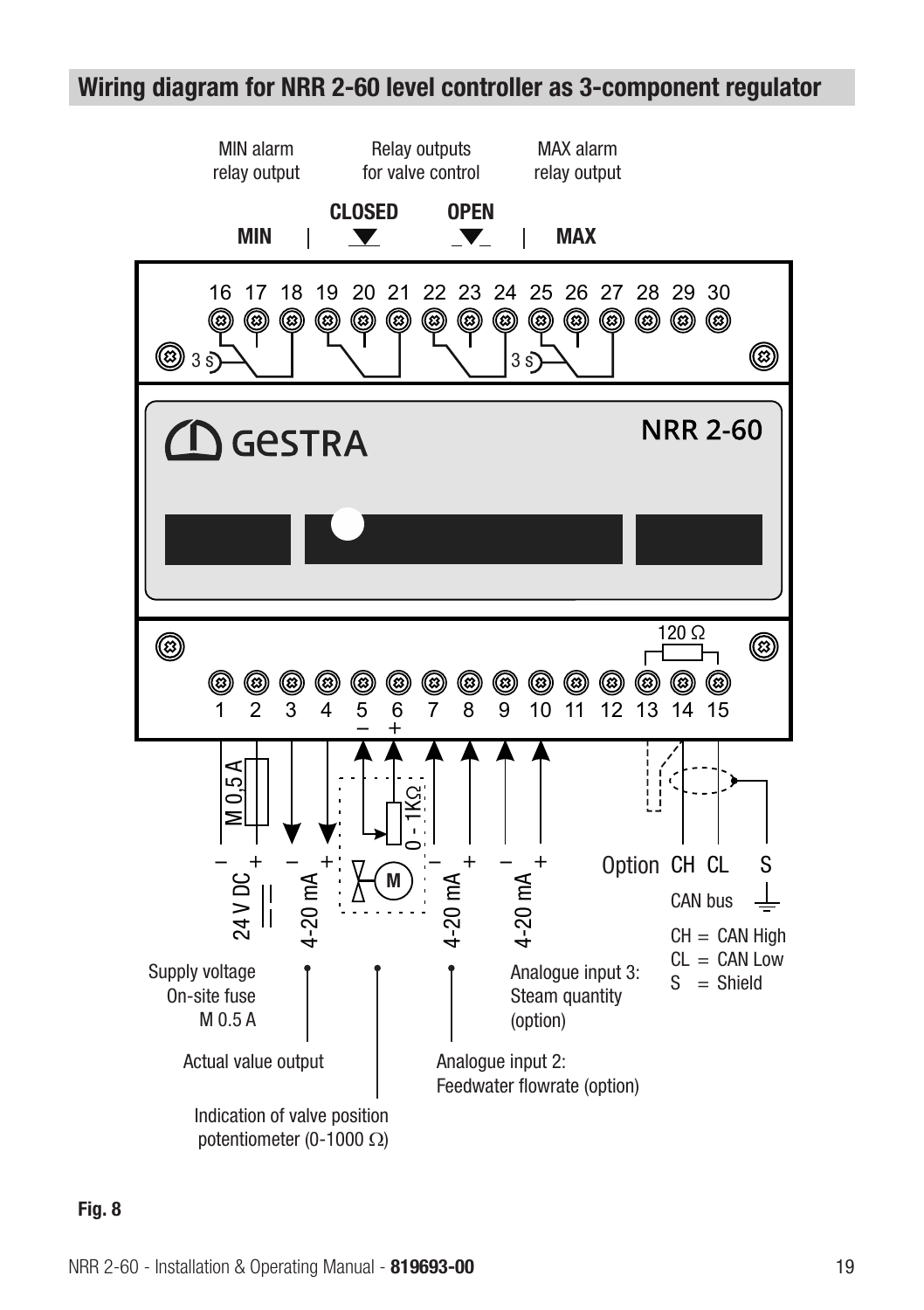## Electrical connection

#### Bus line, cable length and cross-section

- A shielded, multi-core, twisted-pair control cable, e.g. UNITRONIC<sup>®</sup> BUS CAN 2 x 2 x ... mm<sup>2</sup> or RE-2YCYV-fl 2 x 2 x .. mm2 must be used as the bus line.
- Pre-wired control cables (with plug and coupling) are available as accessories in various lengths.
- The baud rate (transfer rate) is determined by the cable length between the bus terminal devices, and the wire cross-section is determined by the overall power input of the measuring sensors.
- As far as possible, route the bus line separately from power lines and protected from environmental influences.

#### Connecting the 24V DC power supply

- The NRR 2-60 level controller is supplied with 24 V DC.
- A safety power supply unit that delivers a Safety Extra Low Voltage (SELV) must be used to supply the equipment with 24V DC.
- Use an M 0.5 A fuse as an external fuse

## Connecting the MIN/MAX/CLOSED/OPEN output contacts

- Connect the outputs as shown in the wiring diagrams in Fig. 7/Fig. 8.
- Only use the terminals specified in the wiring diagrams.
- Use a T 2.5 A fuse to protect the switching contacts.

## Notes on connecting inductive loads

All connected inductive loads, such as contactors and actuators, must have interference suppression using RC combinations as per the manufacturer's specifications.

## Connecting the actual value output (4 - 20 mA)

- **Please note the load resistance of max.** 500  $\Omega$
- Use a shielded, multi-core twisted-pair control cable with a minimum conductor size of 0.5 mm<sup>2</sup>. e.g. LIYCY 2 x 0.5 mm2.
- $\blacksquare$  Maximum cable length = 100 m.
- Route connecting cables separately from power cables.

## Connecting the analogue inputs or the potentiometer (0 - 1000  $\Omega$ )

- $\blacksquare$  Use a shielded, multi-core twisted-pair control cable with a minimum conductor size of 0.5 mm<sup>2</sup>. e.g. LIYCY 2 x 0.5 mm2.
- Maximum cable length  $= 100$  m.
- Route connecting cables separately from power cables.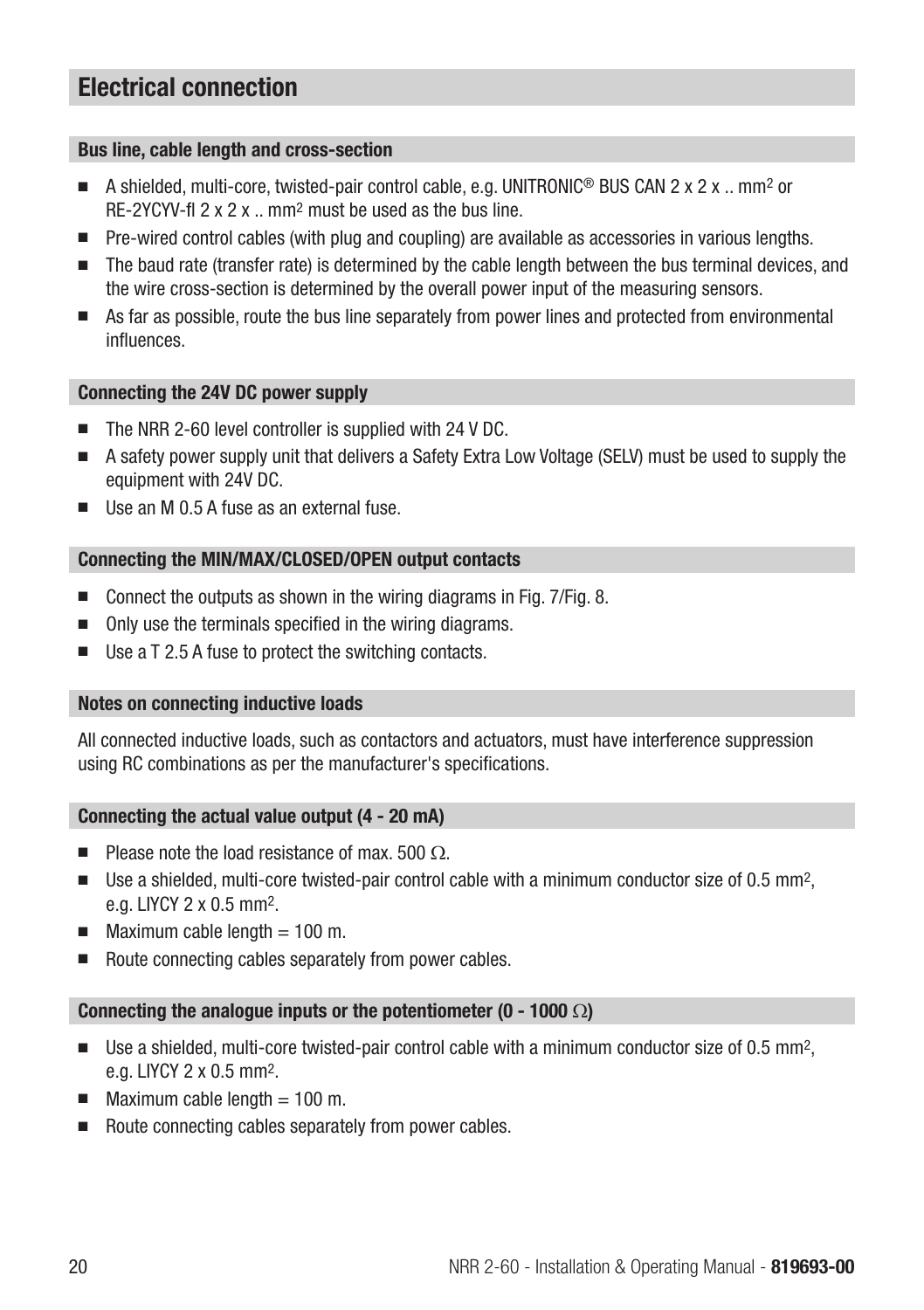## Wiring diagram of CAN bus system

## Example



#### Important notes on connecting the CAN bus system

- A dedicated 24 V DC SELV power supply unit that is isolated from connected loads must be used to supply the SPECTORconnect system.
- Make sure wiring is in line, not in a star!
- Use a central earth to prevent differences in potential in system parts.
	- ◆ Connect the bus line shields to one another all the way along, and connect to the central earthing point (CEP).
- If two or more system components are connected in a CAN bus network, a 120 Q terminating resistor must be connected to the first and last units between terminals  $C_1/C_{H}$ .
- The NRR 2-60 level controller is equipped with an internal terminating resistor. To activate the internal terminating resistor in the NRR 2-60 level controller, insert a bridge between the terminals ("Option" and "CH").
- The CAN bus network must not be interrupted during operation! If it is, an alarm is triggered.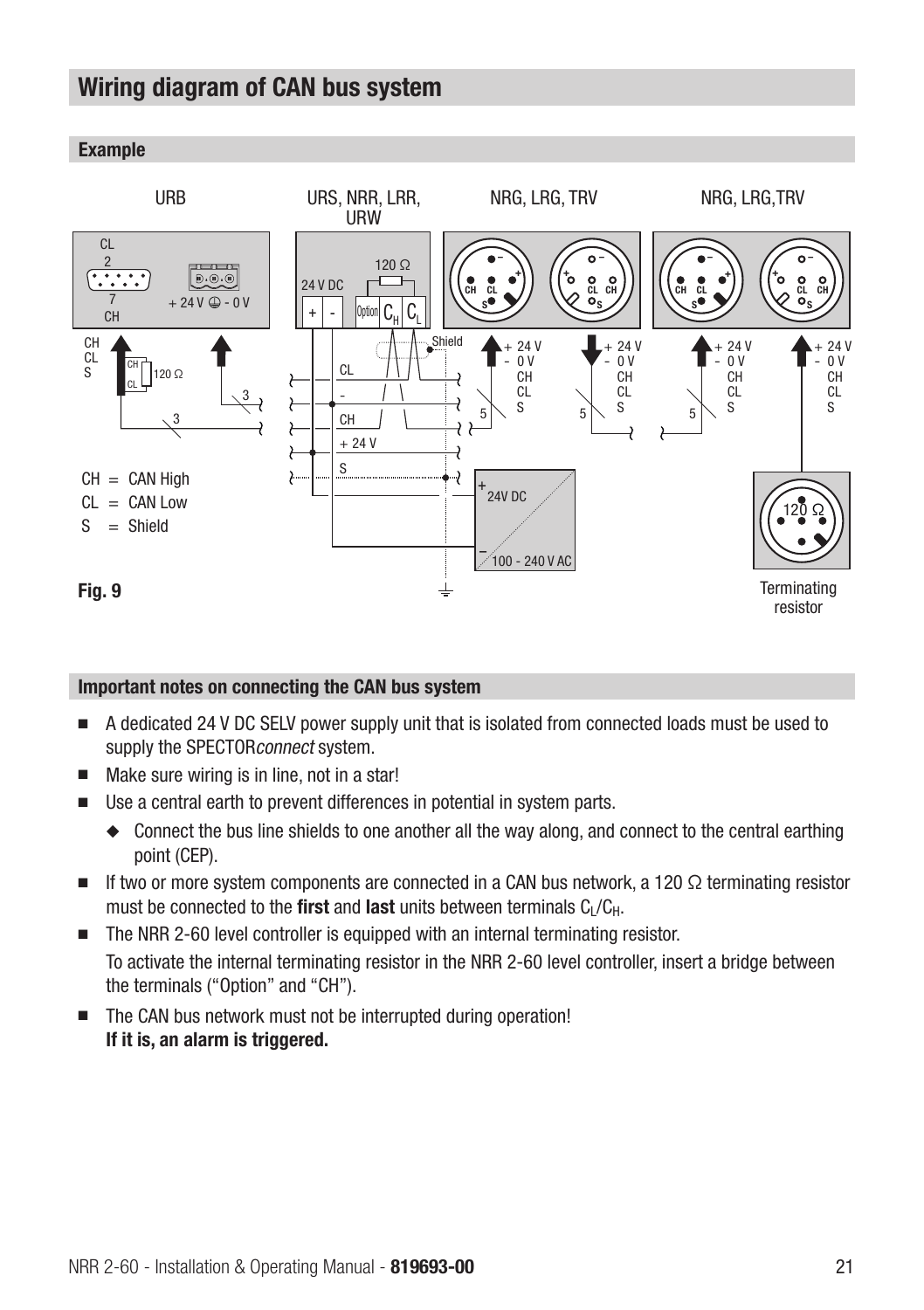## Changing the equipment settings

# DANGER



Danger of death from electric shock if live connections on terminal strips are touched.

- Always switch off the voltage to the equipment before performing work on the terminal strips.
- Check that the system is not carrying live voltage before commencing work.

You can change the baud rate and controller group of the NRR 2-60 level controller at any time using code switch  $\bullet$  (see Fig. 6).



Make changes before installing the level controller, when access is easier.

## You will need the following tools:

- Slotted screwdriver, size 2.5, fully insulated
- Phillips screwdriver, size 1, fully insulated

## Proceed as follows:

- 1. Switch off the supply voltage to the equipment or system.
- 2. Unscrew and pull off the lower terminal strip, see Fig. 6.
- 3. Set code switch  $\bullet$  (see Fig. 6) as desired, see page 23, Fig. 10.
- 4. When your changes are complete, put the terminal strip back on and screw in place.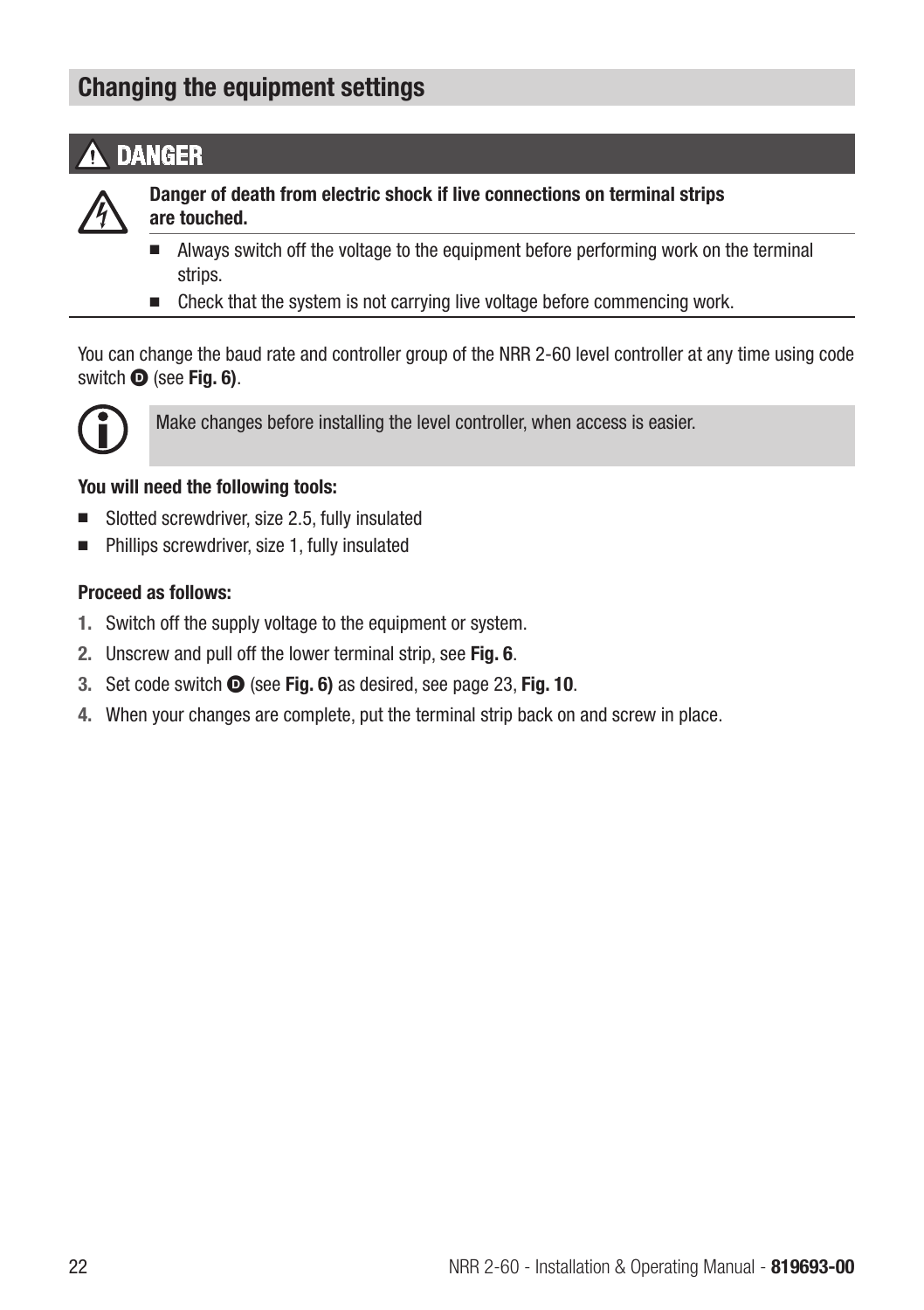## Changing the equipment settings

For operation, you must define the controller group and baud rate for the level controller on code switch D Fig. 6. The desired controller functions are achieved by connecting the different level electrodes and configuring the URB 60 visual display and operating unit as appropriate.



You must set the same baud rate for all bus participants.

## Code switch  $\mathbf{\Theta}$  - sliding switch, white

## Configuring the controller group and baud rate

|                |                | Code switch <sup>O</sup> |                |                               |    |
|----------------|----------------|--------------------------|----------------|-------------------------------|----|
| S <sub>1</sub> | S <sub>2</sub> | S <sub>3</sub>           | S <sub>4</sub> | <b>Configuration</b>          | ID |
| 0FF            | 0FF            |                          |                | Controller group 1 (default)  | 40 |
| 0FF            | 0N             |                          |                | Controller group 2            | 45 |
| 0 <sub>N</sub> | 0FF            |                          |                | Controller group 3            | 60 |
| 0 <sub>N</sub> | 0N             |                          |                | Controller group 4            | 65 |
|                |                | 0FF                      |                | Baud rate 50 kBit/s (default) |    |
|                |                | 0 <sub>N</sub>           |                | Baud rate 250 kBit/s          |    |
|                |                |                          | 0FF            | <b>Reserve (default)</b>      |    |
|                |                |                          | 0N             | Reserve                       |    |

## NRR 2-60 level controller

## Fig. 10



Configure the level controller as described in the Installation & Operating Manual of the URB 60 visual display and operating unit.

■ You can find the latest Installation & Operating Manuals for the system components named in Fig. 1 on our website:

http://www.gestra.com/documents/brochures.html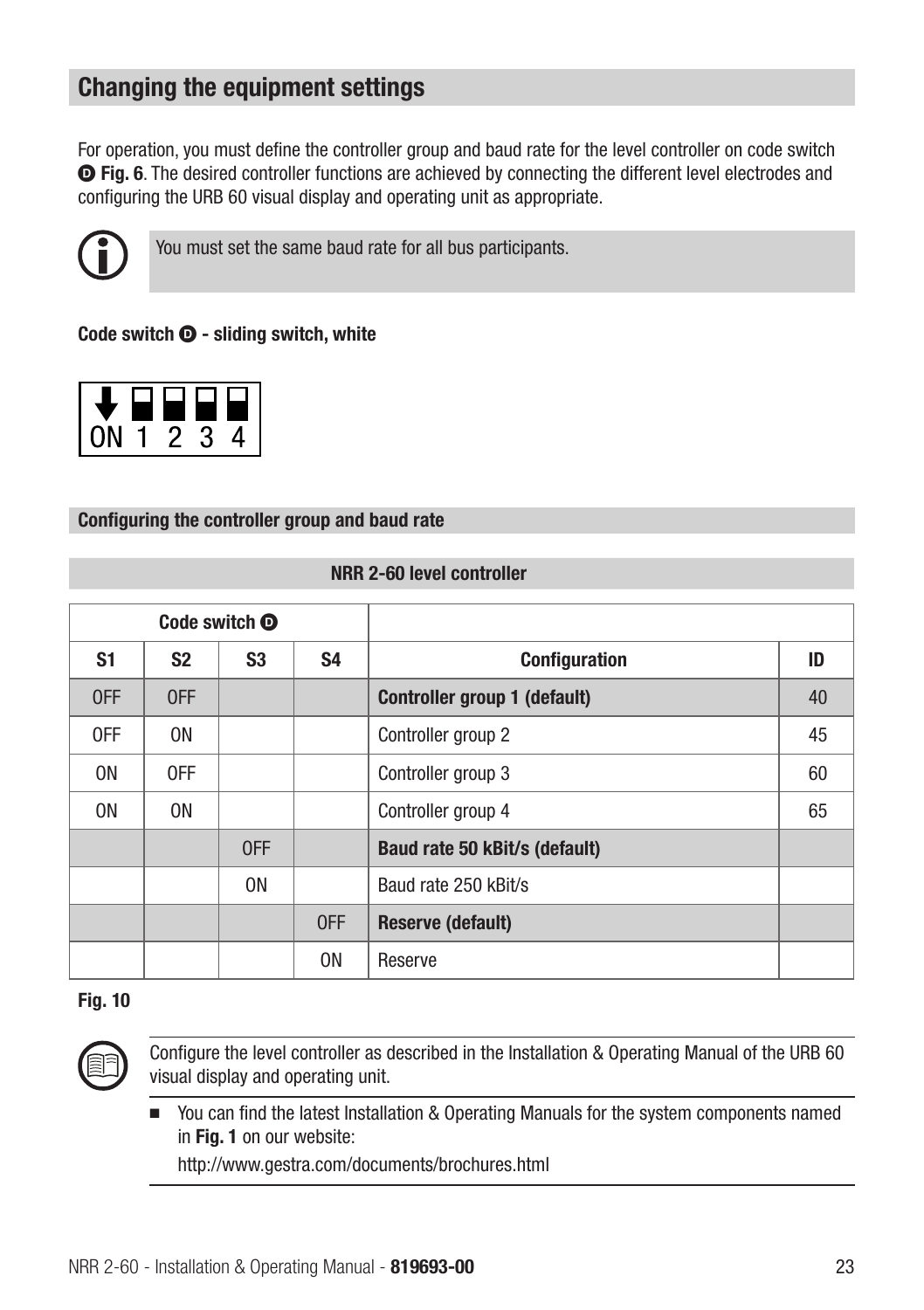## Setting the measuring range

## **A** DANGER

An incorrectly calibrated level electrode is a danger to system safety.

Before bringing the level controller into service, set the active measuring range of the connected level electrodes by defining the lower and upper bounds.

For your measurement of the fill level, set the lower bound (0 % calibration value) and upper bound (100 % calibration value) of the measuring range of the connected level electrode. This will give you the necessary active measuring range as a percentage of the boiler level.

You can determine these values for the connected level electrode by performing calibration.



To do this, read the relevant information in the Installation & Operating Manual of the NRG 26-60 or NRG 26-61 level electrode.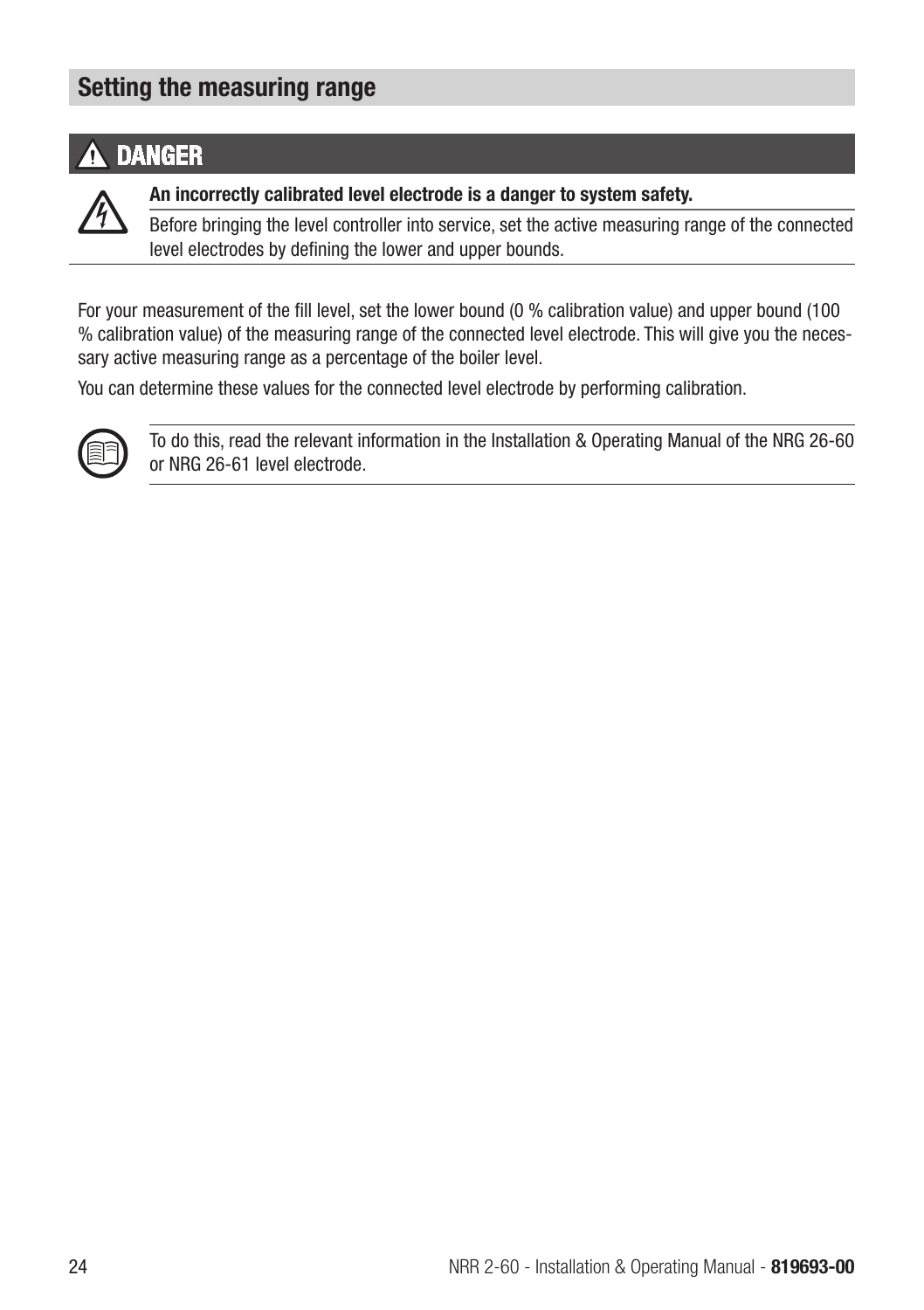## Bringing into service – start, operation and alarm



 $orance = power up/green = running/red = malfunction$ 

Fig. 11

## Feed control or discharge control is active.

#### **Startup**

During startup, all the relays of the NRR 2-60 3-point stepping regulator are de-energised and the LED lights up orange.

#### Normal operation

During normal operation, when the supply voltage is on and the measured level is within the MIN and MAX switchpoints, the MIN and MAX relays of the controller are energised. The LED lights up green.

#### Alarm

If the fill level is below the set MIN limit or above the set MAX limit, the appropriate relay (MIN/MAX) of the controller is de-energised and indicates that the MIN/MAX level has been reached. The LED lights up green.

The output relays (CLOSED/OPEN) of the NRR 2-60 3-point stepping regulator that actuate the valve are energised or de-energised, depending on how they are configured on the URB 60 and on what is currently required.

#### Behaviour in the event of a malfunction

In the event of a malfunction, the LED lights up red and the MIN/MAX relays become de-energised. The OPEN/CLOSED relays behave as described in the tables on page 27.



#### Faulty equipment jeopardises system safety.

- If the NRR 2-60 level controller does not behave as described on this page, it may be faulty.
- Perform failure analysis.
- Only replace faulty equipment with identical equipment from GESTRA AG.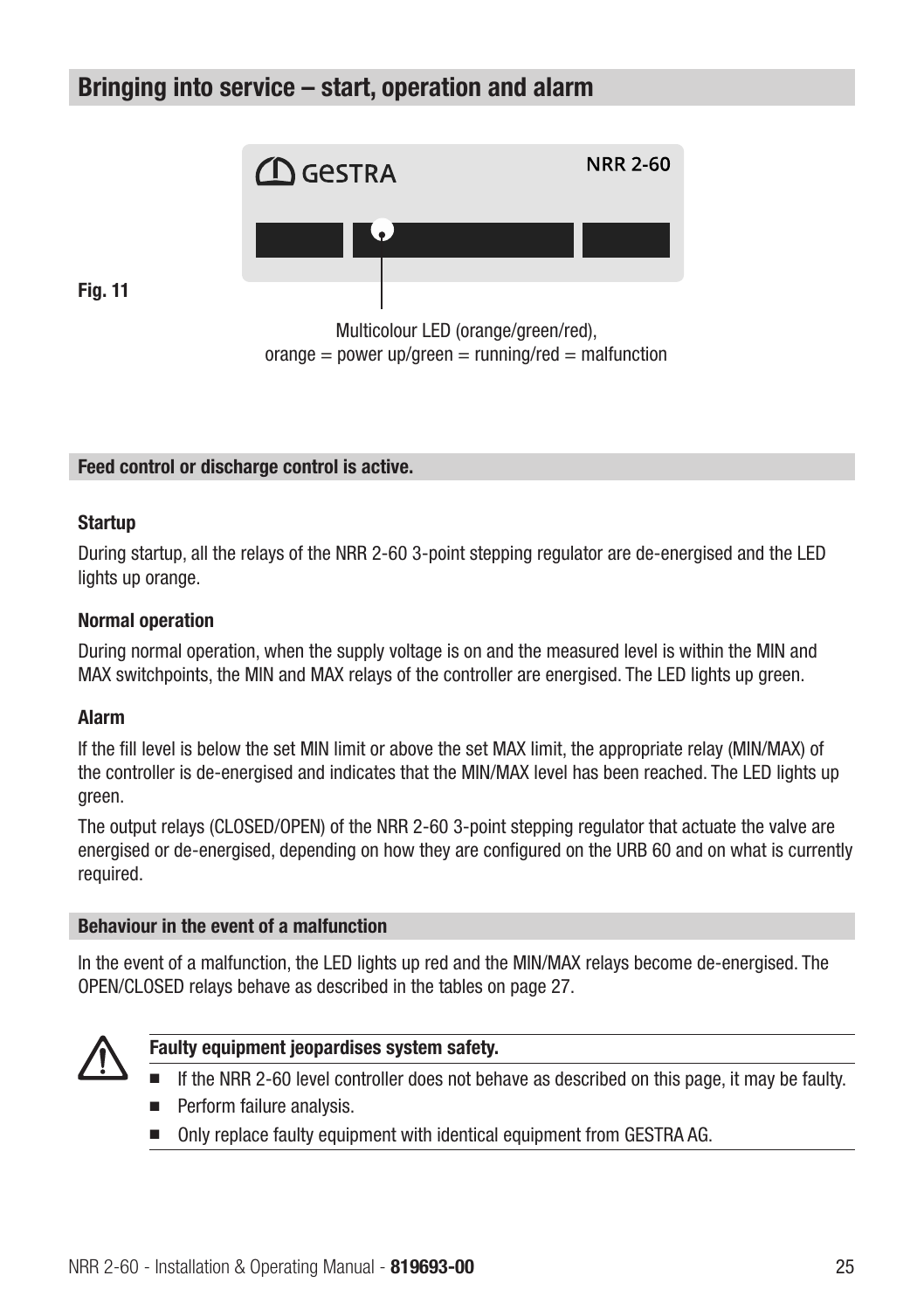## System malfunctions

## Causes

System malfunctions occur if CAN bus components have been incorrectly installed or configured, if the equipment has overheated, if there is interference in the supply network or if electronic components are faulty.

#### Check the installation and configuration before systematic troubleshooting

#### Installation:

■ Check that the installation location complies with the admissible ambient conditions in terms of temperature, vibration, interference sources, etc.

#### Wiring:

- Does the wiring conform to the wiring diagrams?
- Is the bus line polarity correct throughout?
- $\blacksquare$  Is a 120  $\Omega$  terminating resistor connected to the terminal devices of the CAN bus line?

## Controller group and baud rate configuration on the level controller:

 $\blacksquare$  Are the controller group and baud rate correctly set on code switch  $\blacksquare$ ?

## Configuration of electrodes:

■ Are the electrodes correctly set and has the measuring range been calibrated?

## Baud rate:

- Is the cable length correct for the set baud rate?
- Is the baud rate identical for all units?

## DANGER



## There is a risk of electric shock during work on electrical systems.

- You must always switch off the voltage to the equipment before working on the terminal strips (installation, electrical connection, disassembly).
- Disconnect all poles of the supply cable from the mains and secure so they cannot be switched back on.
- Check that the system is not carrying live voltage before commencing work.
- Interrupting the CAN bus during operation triggers an alarm.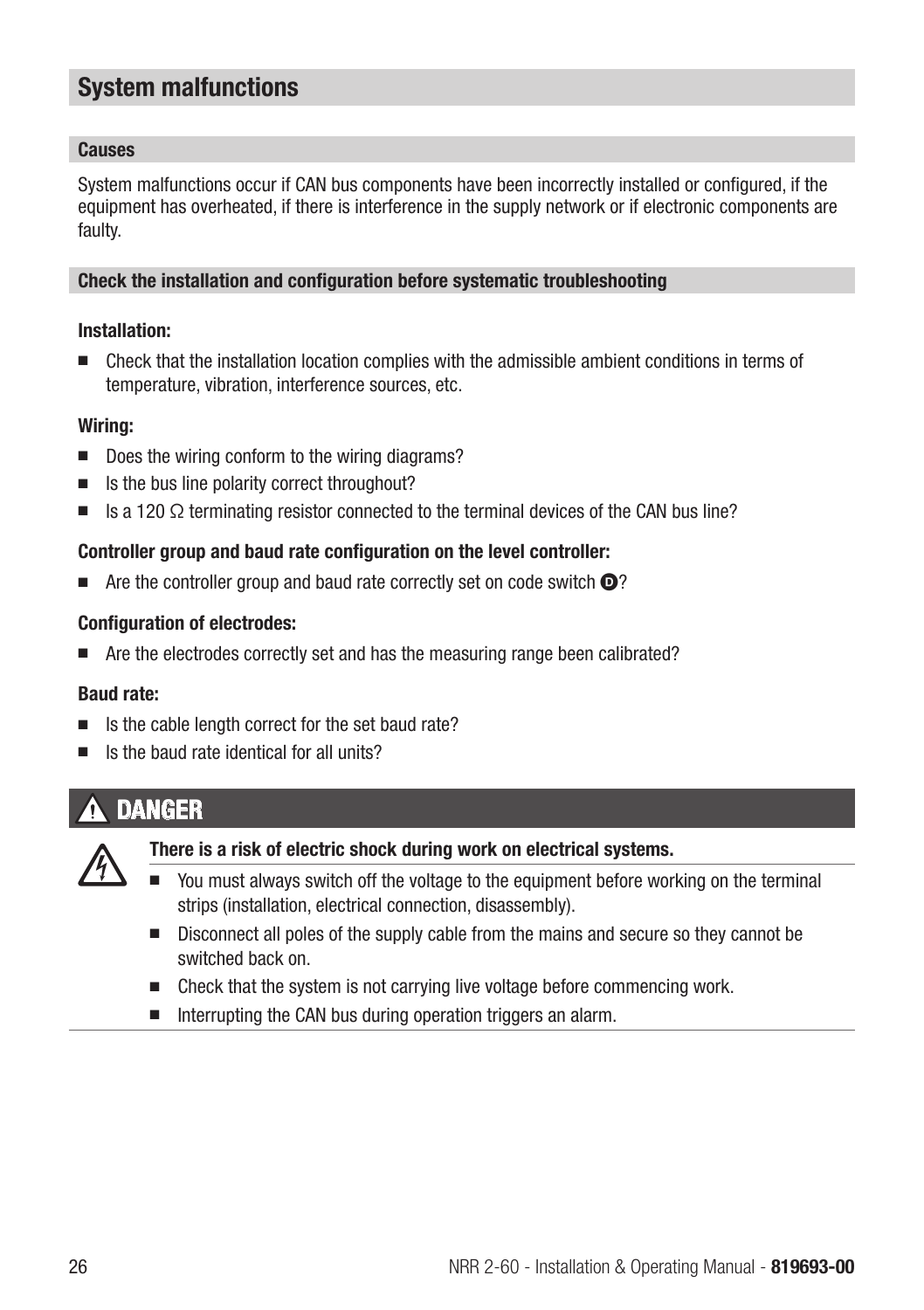## System malfunctions

## Indication of system malfunctions



Fig. 12

Multicolour LED (orange/green/red),  $orange = power up/green = running/red = malfunction$ 

| Indication of malfunctions in the level controller NRR 2-60 (inlet control active) |                   |                   |                   |                   |            |  |  |
|------------------------------------------------------------------------------------|-------------------|-------------------|-------------------|-------------------|------------|--|--|
| <b>Type of fault/malfunction</b>                                                   | Relay             |                   |                   |                   | <b>LED</b> |  |  |
|                                                                                    | <b>MIN</b>        | <b>MAX</b>        | <b>CLOSED</b>     | <b>OPEN</b>       |            |  |  |
| Breakdown in CAN bus<br>communication<br>Electrode failure                         | De-ener-<br>qised | De-ener-<br>qised | De-ener-<br>qised | Energised         | Red        |  |  |
| Interruption to power supply                                                       | De-ener-<br>qised | De-ener-<br>qised | De-ener-<br>qised | De-ener-<br>gised | 0ff        |  |  |

| Indication of malfunctions in the NRR 2-60 level controller (discharge control active) |                   |                   |                   |                   |            |  |  |  |
|----------------------------------------------------------------------------------------|-------------------|-------------------|-------------------|-------------------|------------|--|--|--|
| <b>Type of fault/malfunction</b>                                                       | Relav             |                   |                   |                   | <b>LED</b> |  |  |  |
|                                                                                        | <b>MIN</b>        | <b>MAX</b>        | <b>CLOSED</b>     | <b>OPEN</b>       |            |  |  |  |
| Breakdown in CAN bus communication<br>Electrode failure                                | De-ener-<br>aised | De-ener-<br>qised | Energised         | De-ener-<br>qised | Red        |  |  |  |
| Interruption to power supply                                                           | De-ener-<br>qised | De-ener-<br>qised | De-ener-<br>qised | De-ener-<br>qised | 0ff        |  |  |  |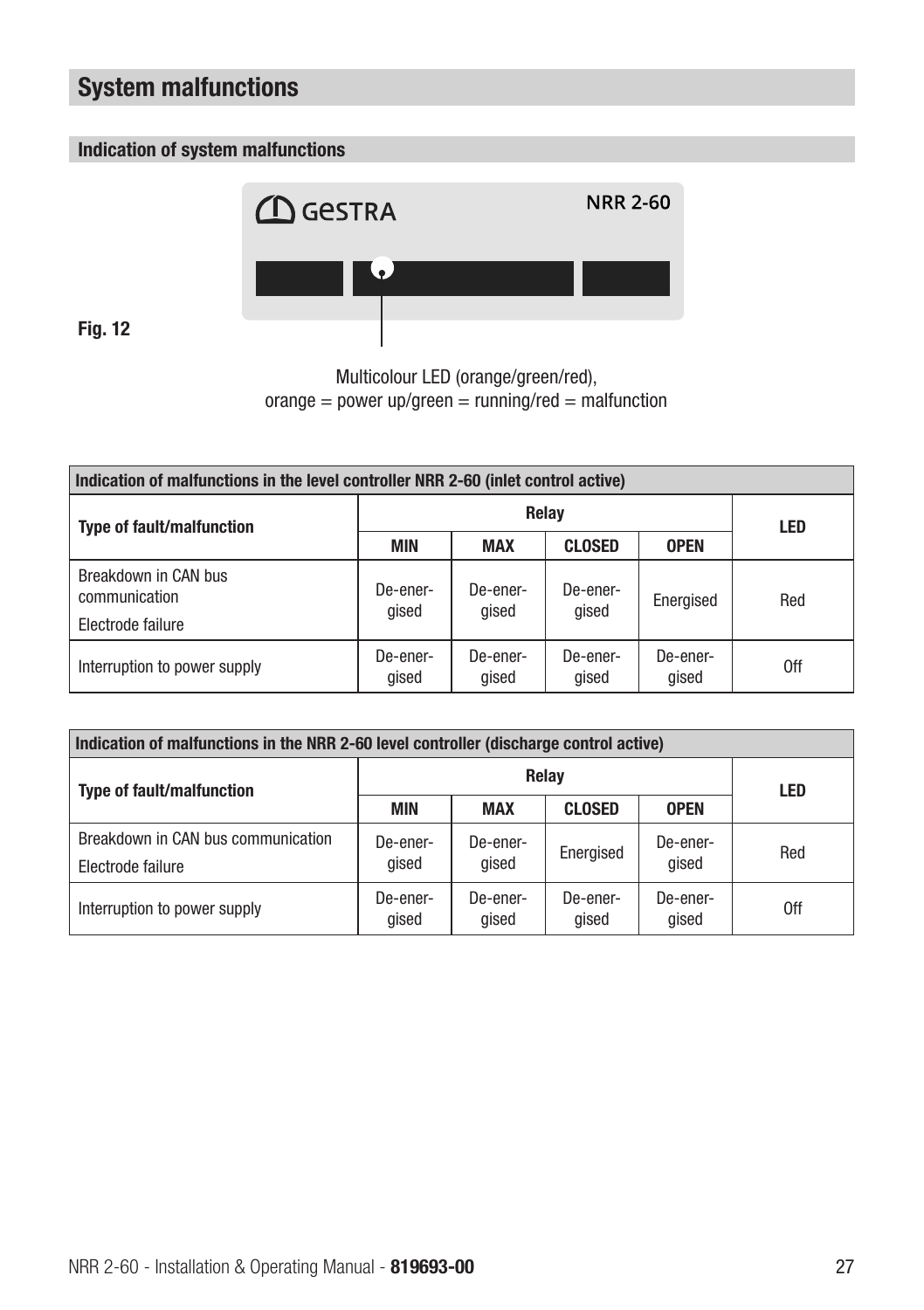## What to do in the event of system malfunctions



In the event of malfunctions or faults that cannot be remedied with the aid of this Installation & Operating Manual, please contact our service centre or authorised agent in your country.

## Taking out of service

- 1. Switch off the supply voltage and switch off the voltage to the equipment.
- 2. Check that the equipment is not live.
- 3. Unscrew and pull off the lower terminal strip, see Fig. 6  $\bullet$ ;  $\bullet$
- 4. Release the slider holder on the base of the equipment, and detach the NRR 2-60 level controller from the support rail.

## **Disposal**

Dispose of the level controller in accordance with statutory waste disposal regulations.

## Returning decontaminated devices

Products that come into contact with hazardous media must be drained and decontaminated before being returned or sent back to GESTRA AG.

The term media can refer to solid, liquid or gaseous substances or mixtures, as well as radiation.

GESTRA AG only accepts returned products with a filled-out and signed return note, along with a filled-out and signed decontamination declaration.



The return confirmation and decontamination declaration must be attached to the outside of the return package, as processing will otherwise be impossible and the products will be returned to the sender at their expense.

#### Please proceed as follows:

- 1. Inform GESTRA AG of the return package via phone or e-mail.
- 2. Wait until you have received the return confirmation from GESTRA.
- 3. Fill out the return confirmation (including decontamination declaration) and send it with the products to GESTRA AG.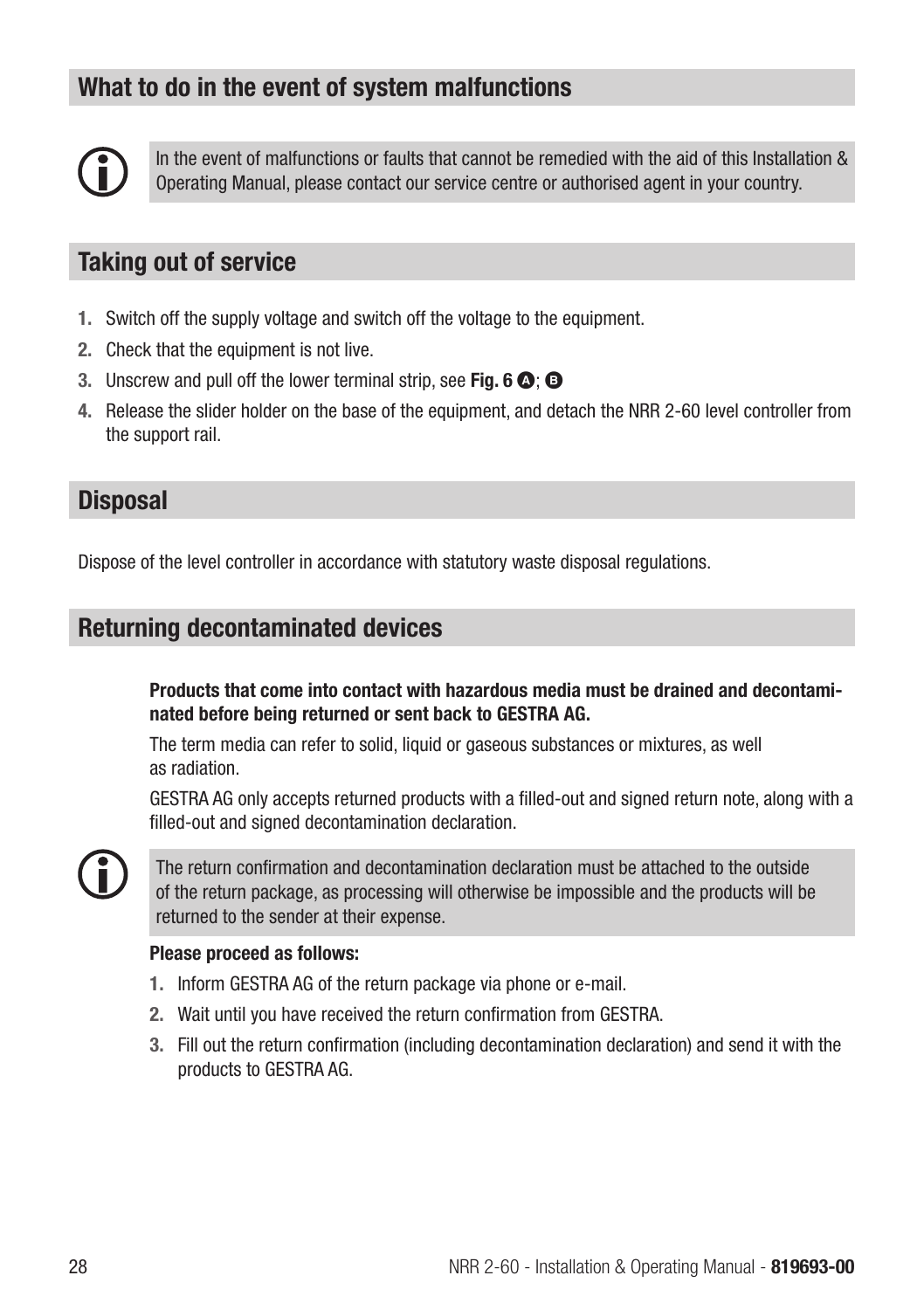## EU Declaration of Conformity

We hereby declare that the NRR 2-60 level controller conforms to the following European Directives:

- Directive 2014/35/EU Low Voltage Directive
- Directive 2014/30/EU EMC Directive
- Directive 2011/65/FU RoHS Directive

Please see our Declaration of Conformity for details on the conformity of our equipment with European Directives.

The current Declaration of Conformity can be found online at www.gestra.com or can be requested from us.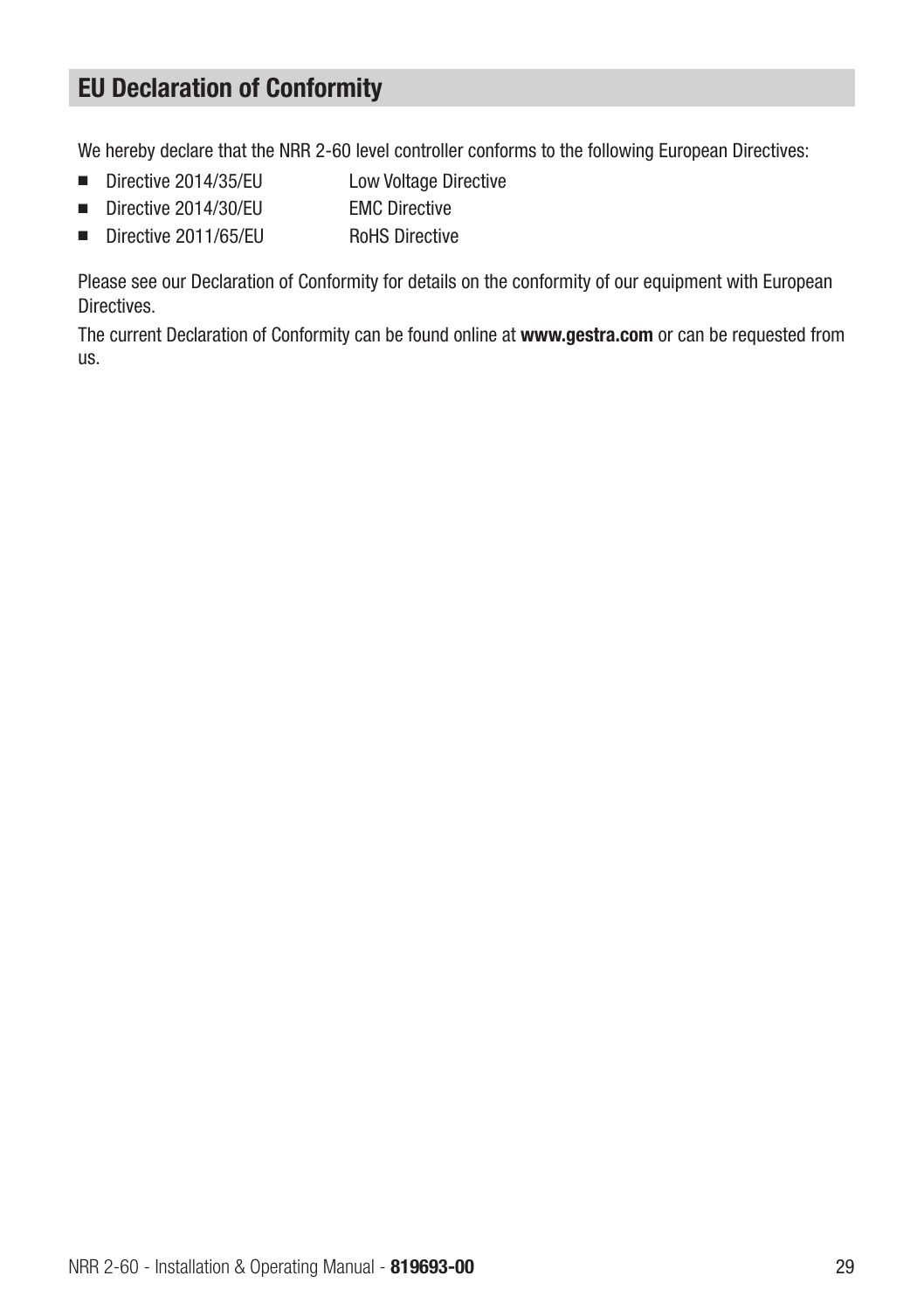# For your notes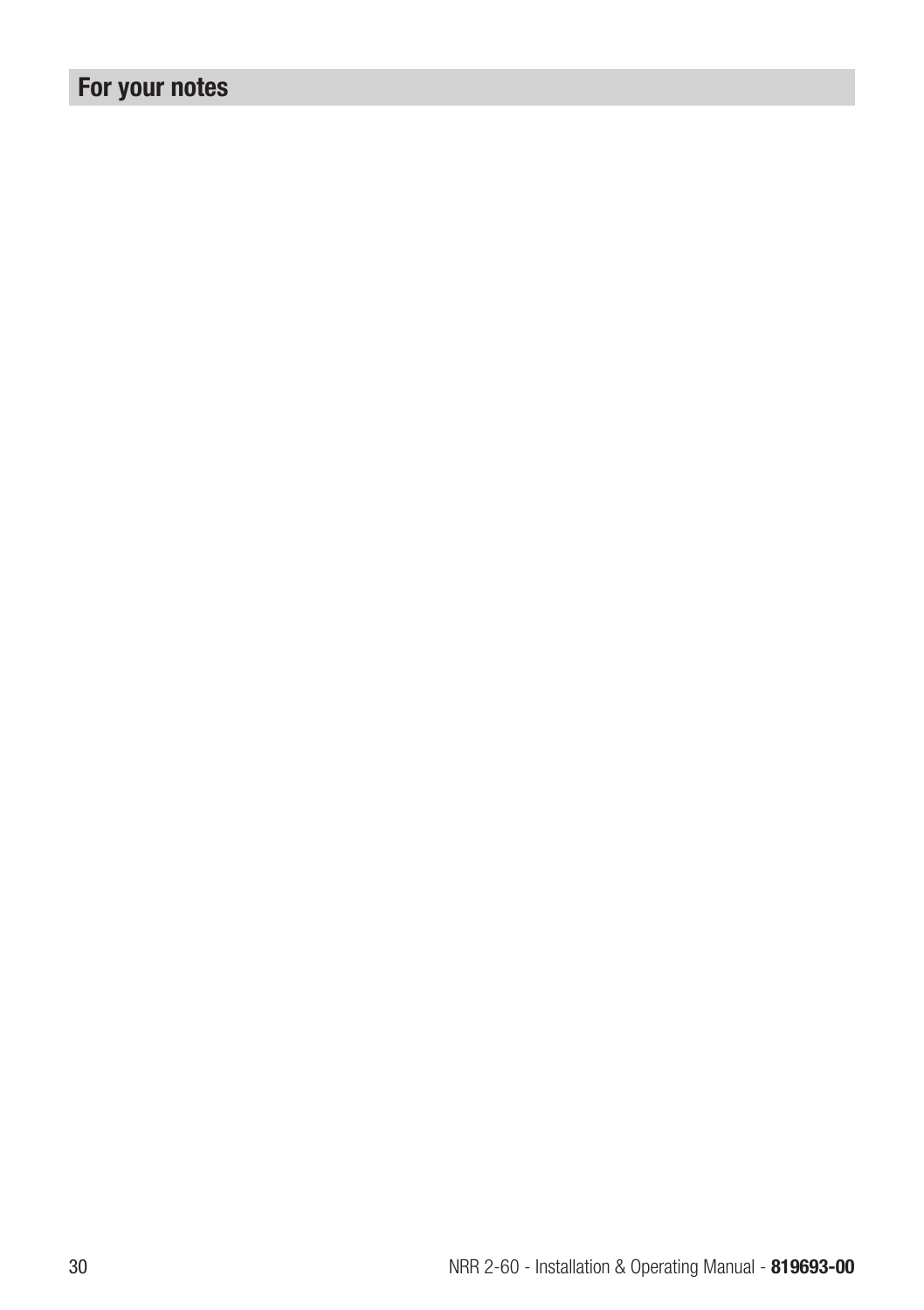# For your notes